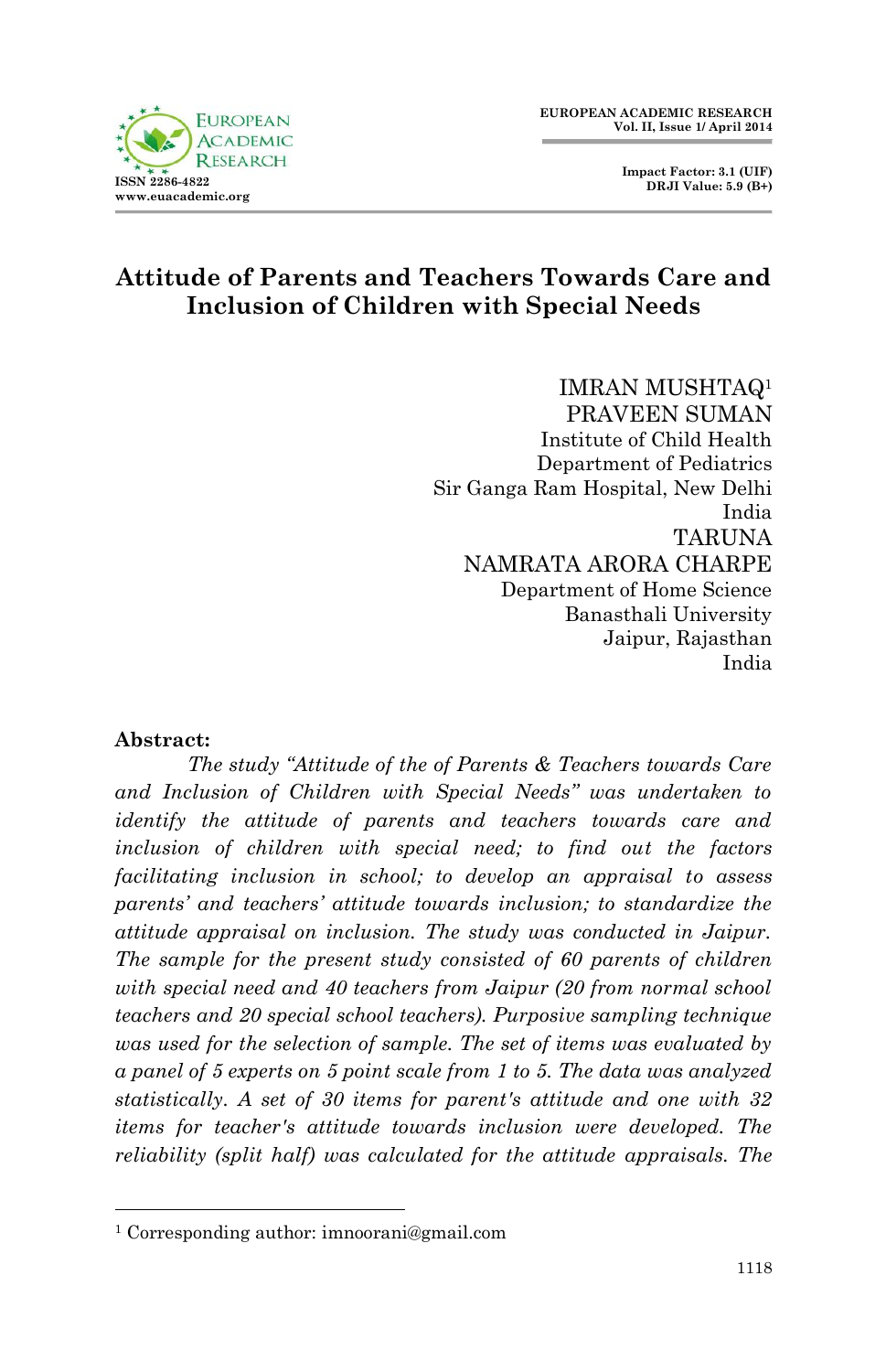*attitude appraisals were highly reliable and valid.*

**Key words**: – Special needs Inclusion, Integration, Mainstreaming, Disability.

### **Introduction:**

Indian society has only recently begun to understand and recognize that some children, often because of circumstances beyond their control, have unique needs. These needs relate to a group of disabilities that involve problems in seeing, hearing, walking, talking, climbing, or lifting or in providing self-care tasks known as activities of daily living.

Human beings, regardless of any disability, have basic needs that must be met in order to feel fulfilled. Having meaning and purpose to what one does and one's identity, provides inspiration. Having a disability develops a sense of being useless and thus it decreases motivation and self-esteem. A sense of belonging, being loved, having relationships and friendships with others enriches our lives whereas feeling of being disabled and useless can have a negative impact in all areas of our lives. Education helps meet the need to learn and grow and not remain stagnant. When all these needs are met in an integrated way, each area adds strength in the ability to achieve fulfillment in the other areas. Inclusion is about meeting all those needs, and maximizing a person's overall quality of life.

The term inclusion is defined as 'partial or full inclusion in regular classrooms, with the level of inclusion being dependent upon the severity and number of disabilities and the level of additional support available for that student' (Fuchs & Fuchs, 1994)

While there is no legal definition of inclusion or inclusive education, many organizations and advocacy groups have developed their own definitions. Inclusive education, according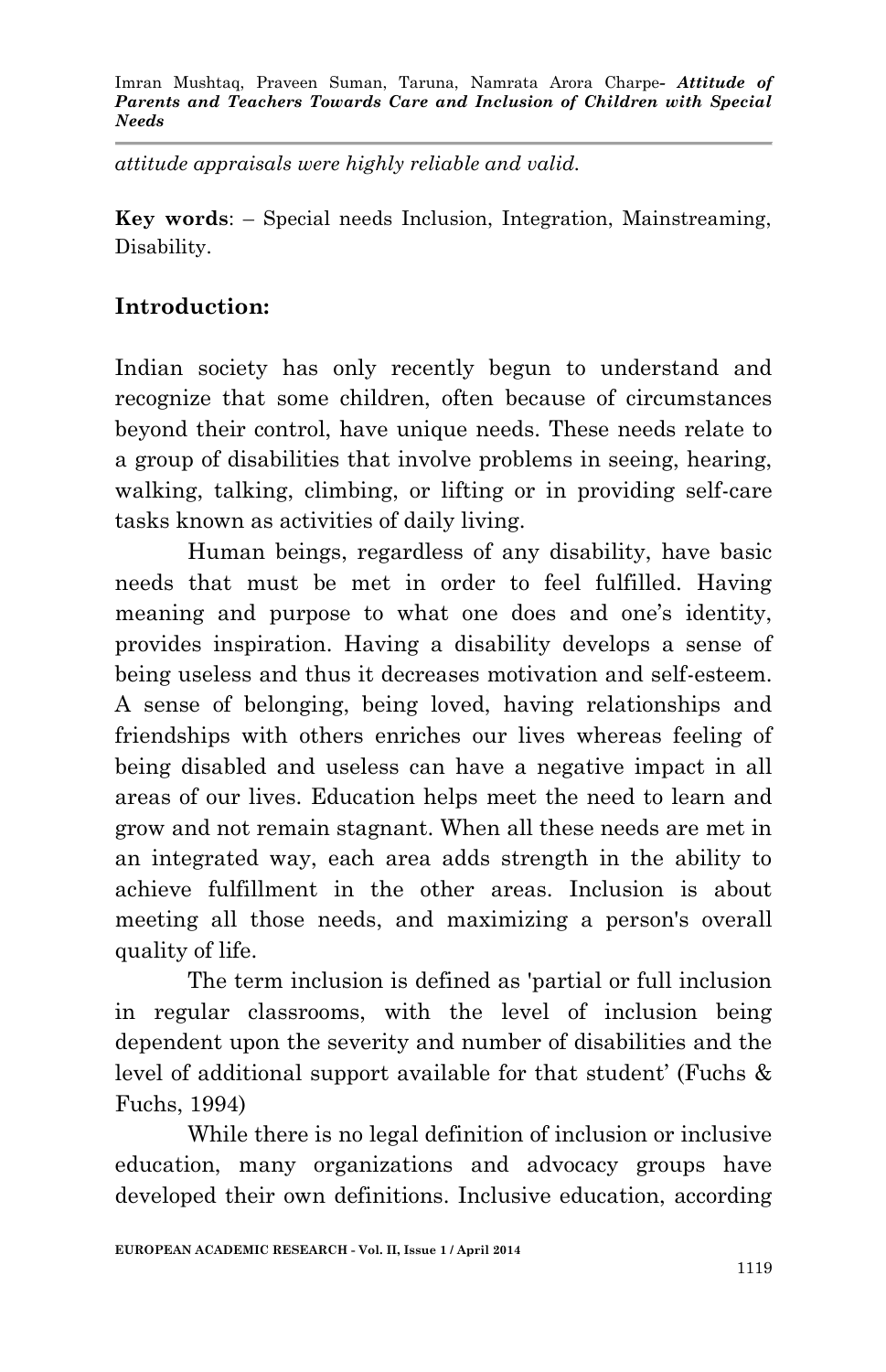to its most basic definition, means that students with disabilities are supported in chronologically age-appropriate general education classes in their home schools and receive the specialized instruction delineated by their individualized education programs (IEP's) within the context of the core curriculum and general class activities. Inclusion is an effort to make sure students with disabilities go to school along with their friends and neighbors while also receiving whatever, "specially designed instruction and support" they need to achieve high standards and succeed as learners. Inclusion is not the same as **mainstreaming** or **integration**. Mainstreaming attempts to move students from special education classrooms to regular education classrooms only in situations where they are able to keep up with their typically developing peers without specially designed instruction or support. Integration provides only "part-time" inclusion, which prevents the students from becoming full members of the classroom community.

The National Center on Educational Restructuring and Inclusion developed the following working definition of inclusive education: "Providing to all students, including those with significant disabilities, equitable opportunities to receive effective educational services, with the needed supplementary aids and support services, in age appropriate classrooms in their neighborhood schools, in order to prepare students for productive lives as full members of society."

Inclusion is a philosophy. The philosophical position of inclusion is based primarily on two arguments.

- Segregating children in special classes or programs denies these children access to normal experiences.

- Segregated services have not resulted in adequate education for handicapped students.

In an inclusive setting it is crucial to invite parents, teachers, community members and students to join together to be part of a new culture. Every person should be encouraged to participate to the fullness of their capacity -- as partners and as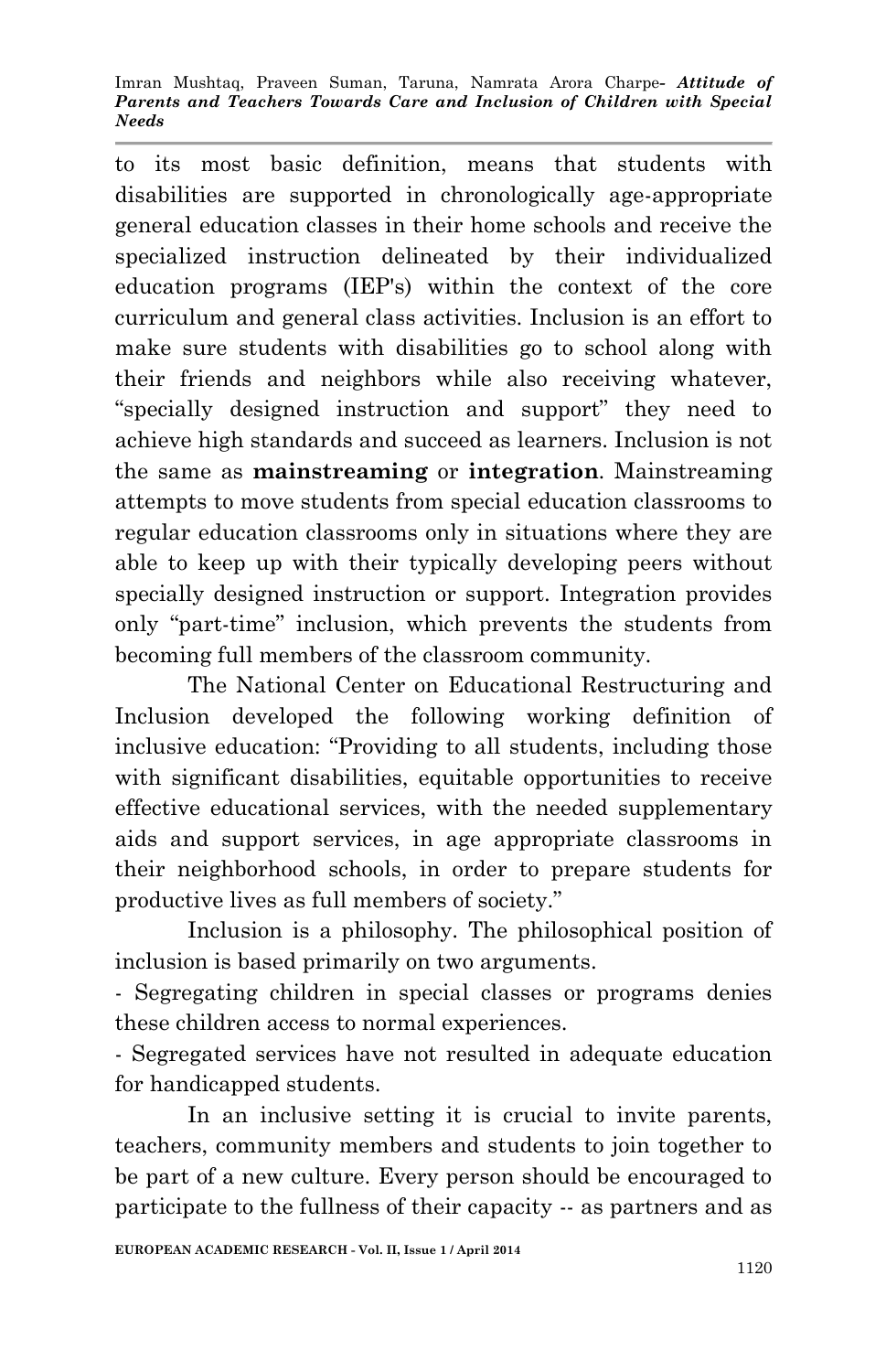members. The current paradigm shift to less restrictive models for educating students with disabilities requires collaborative planning, routine modification of instructional materials, and the inclusion of parents and peers as important components of the educational process. Programming decisions should be based on individual student needs, attributes of the school, and the expertise of building professionals (Bradley and Fisher 1995).

The notion of inclusion is based on three main perspectives: equality of education, financial issues, and social interactions for children with special needs. Research evidence indicates that inclusion is a positive practice for all those who are involved. The success of inclusion is also largely determined by the attitudes of those involved. The well- being of typical children, children with special needs, parents/families, and the teaching profession through inclusion has to be studied to understand effects of inclusion.

In many countries throughout the world, children with special needs are increasingly being educated in mainstream school environments. In this context, research focusing on factors that may facilitate or impede efforts to include children with special needs is salient. In particular, researchers over several decades have concluded that teachers' attitudes are one of the most crucial variables in the success of inclusion schemes (Chow & Winzer 1992; Hayes & Gunn 1988; Williams & Algozine 1977). Overall, teachers have been found to express positive attitudes towards the inclusion of children with special needs in mainstream educational environments (Scruggs & Mastropieri 1996). In some cases, teachers are more positive than parents of children with special needs (Stoiber, Gettinger, & Goetz 1998). Thus, research studies have explored factors that lead to variations in teachers' attitudes (see recent reviews by Farrell 1997; Salend & Duhaney 1999; Scruggs & Mastropieri 1996). Multiple factors have been found to affect teachers' attitudes (Salend & Duhaney 1999) including child,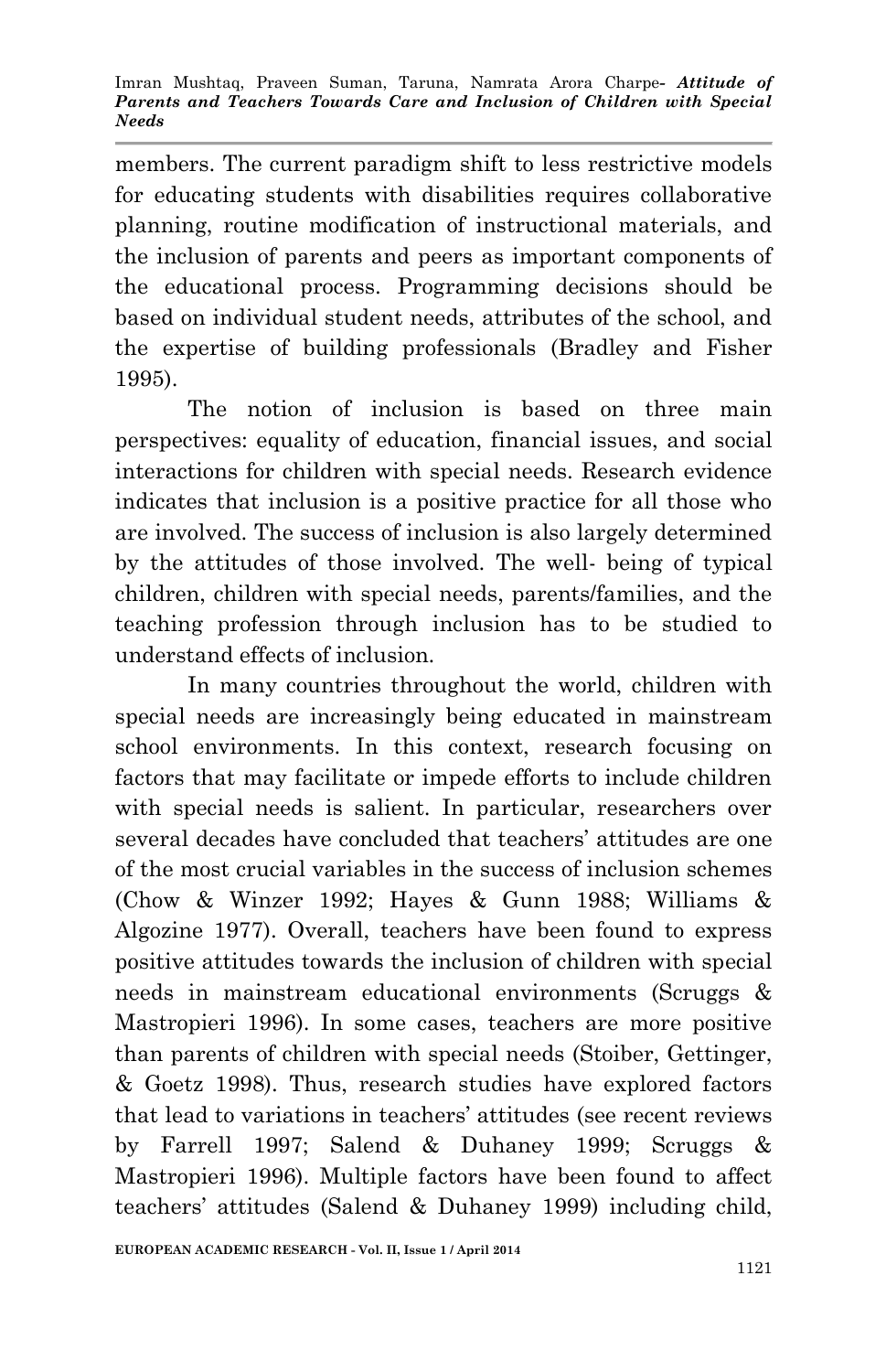teacher, and school variables (Soodak, Podell, & Lehman 1998). Each of these three general classes of variables will be reviewed briefly in turn. First, the key child variable explored in existing research relates to the nature of the child's special needs. Various studies have found that children with less severe special needs, who are also less demanding in terms of teachers' input, are generally viewed more positively as candidates for inclusion than children with severe disabilities. In particular, children with intellectual disabilities or emotional and behavioral problems are typically rated less positively by samples of teachers and student teachers (Avramidis, Bayliss, & Burden 2000; Soodak et al. 1998; Stoiber et al. 1998)

In India, inclusive education was a shift that was initiated with the understanding that learning difficulty is not necessarily due to a problem within the child but can also be due to the school system. Therefore, education policy has referred to the social and environmental factors and rests on the theory that the child is a product of his/her experiences, and the interactions of the child within the environment have an effect on growth and development. The shift in the thinking that the problem does not lie with the child, but with the society, has also made the language used more appropriate and less offending or demeaning. In India, very little research has been carried out to study the attitudes of teachers towards education of children with disabilities (Jangria & Mukhopadya 1991; Jangria & Srinivasan 1991). Taking into consideration that for the success of inclusive education, it is important to understand teachers' attitudes, the purpose of this study is to investigate the attitudes of general educators in the city of Mumbai, India, towards people with disabilities and towards the inclusion of students with disabilities into general education classrooms.

Generally, inclusion in education means, "Full inclusion of children with diverse abilities in all aspects of schooling that other children are able to access and enjoy". All children can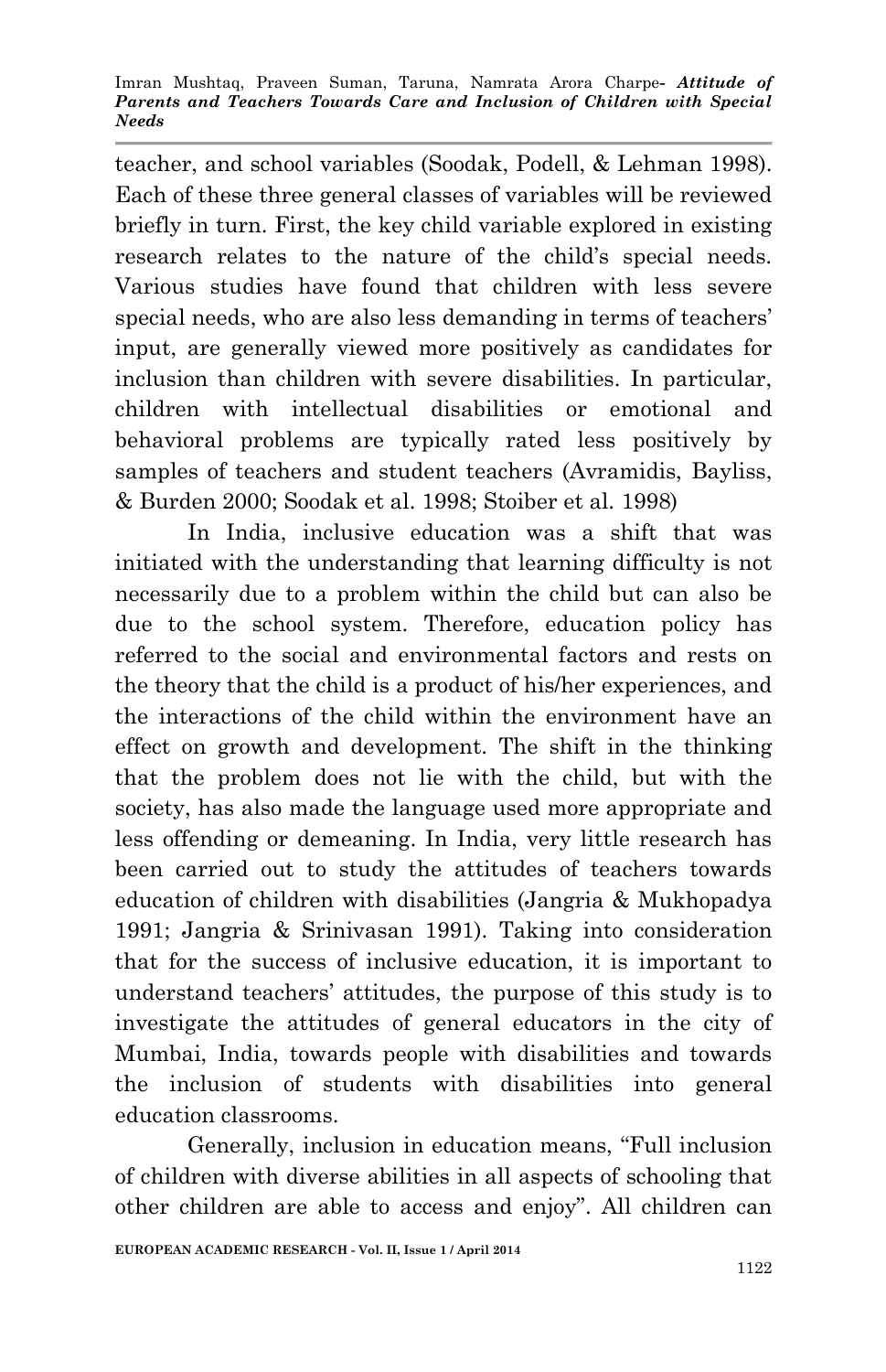learn when teaching is effective and meet individual strengths and learning needs. Studies on parental views and opinions on inclusion have examined the attitudes of parents as a group, instead of investigating separately the attitudes of parents of children with special needs and parents of typical children. It is evident that perceptions of parents of both children with special needs and typical children need to be considered, since that will determine the success of inclusion.

As parents are important for every individual life's, parents' attitude plays very important role in children lives especially in children with special needs. For parents of children with special needs, initially, acceptance becomes the main concern. They go through various emotional phases, and coping strategies. Like grief, frustration, denial and anger, before the child's condition is accepted. The other concern for parents is the education of the child with special needs.

Parents who favor inclusion believe that it would increase their child's learning ability due to higher standards in a regular class, and would provide a stimulating environment for learning. A majority of parents show favorable attitude towards inclusion in terms of promoting positive role models, friendships, facilitating acquisition of pre-academic, social, language, and motor skills. Parents who are not in favors of inclusion feel that teachers would be overburdened with the child's disability and that the classroom would not accept and welcome their child.

Parents of typical children might find their children find their children's experiences were positive; sometime prefer having their children in classes that included children with disabilities. Various studies have revealed an increase in personal development, and improved self-worth by helping others. Specific gains are in terms of social cognition, i.e., awareness of other children's needs, and personal characteristics and greater acceptance of human diversity.

The concerns that parents of typical children show are in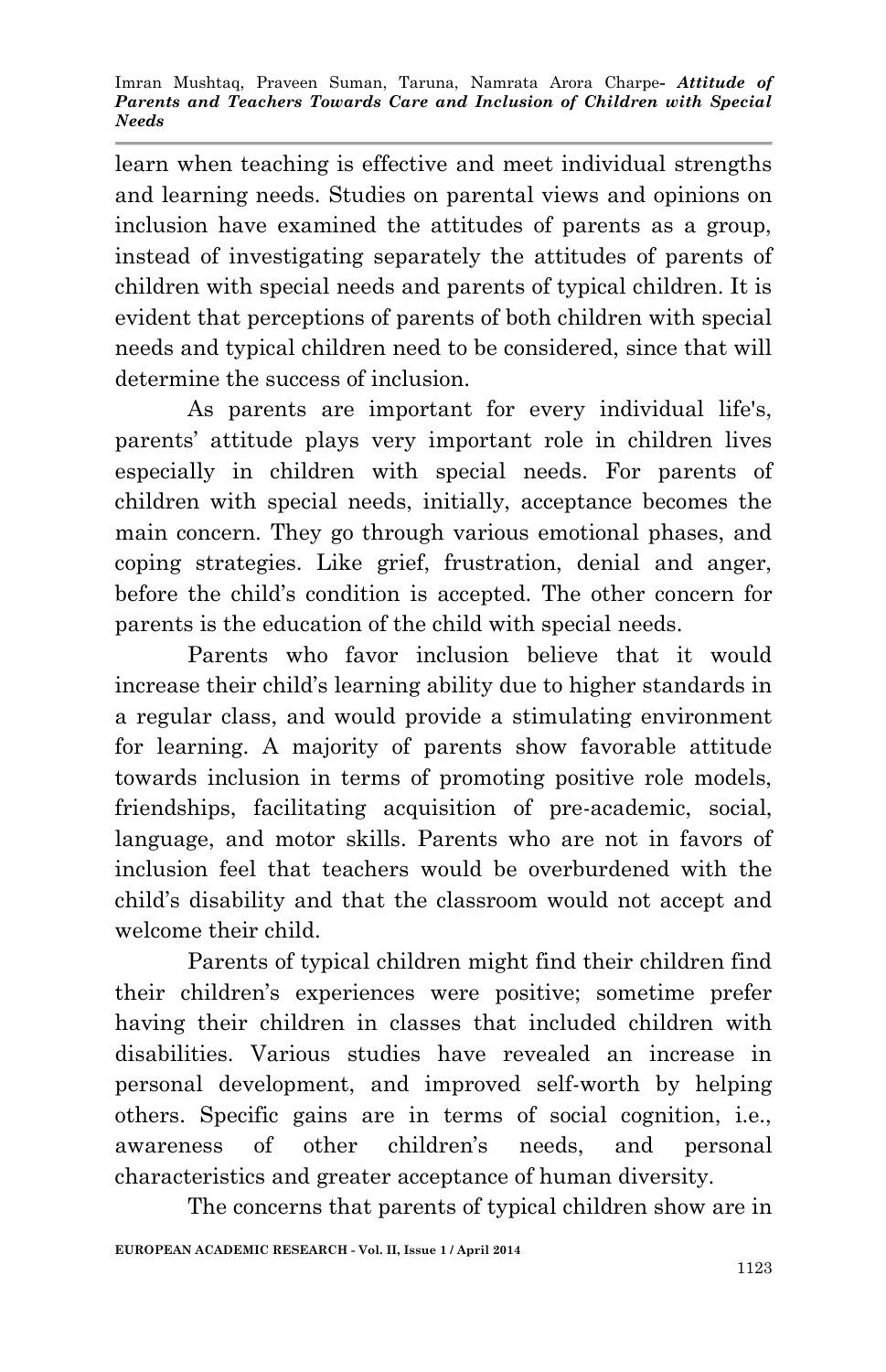the effectiveness of instructions; the fact that some children with special needs do not receive enough help from teachers, and that their children sometimes emulate the inappropriate behaviors of children with special needs. Other concerns stated by parents are that the demands of children with special needs become so great, that they interfere or compromise their own child's growth and education.

Classroom teachers play an important role in developing an effective inclusive environment. The attitude of teachers towards inclusion depends upon the type of impairment, severity, and needs of the child. Bringing about emotional and behavioral changes towards persons with disability is achievable only when information about disabilities is provided, and there are linkages to practical experiences.

Special educators and general educators have suggested that administrative support and collaboration were factors for positive attitudes towards inclusion. There is a need for a differentiated programmer of training and development that recognizes the particular needs of head teachers from special schools. Sharing staff expertise and commitment to change, have been identified to be helpful in making inclusion work.

Teacher attitude is one of the most important variables in the education of children with disabilities (Smith 2000). Many studies have emphasized the importance of positive attitudes of educators toward inclusion (Winzer 1985; Garvar-Pinhas & Schmelkin 1989). Attitudes are a factor in one's daily living and therefore play an important role in an educator's daily interactions with students. Teacher beliefs underlying the philosophy of inclusion are important predictors of the outcomes of inclusion (Ringlaken & Price 1981). McEroy, Nordgreist and Cunningham (1998) contended that the effects of teacher attitudes on the children with disabilities could be serious. Teachers' judgments about children with disabilities could have a significant influence on children's emotional, social and intellectual development. Since general educators'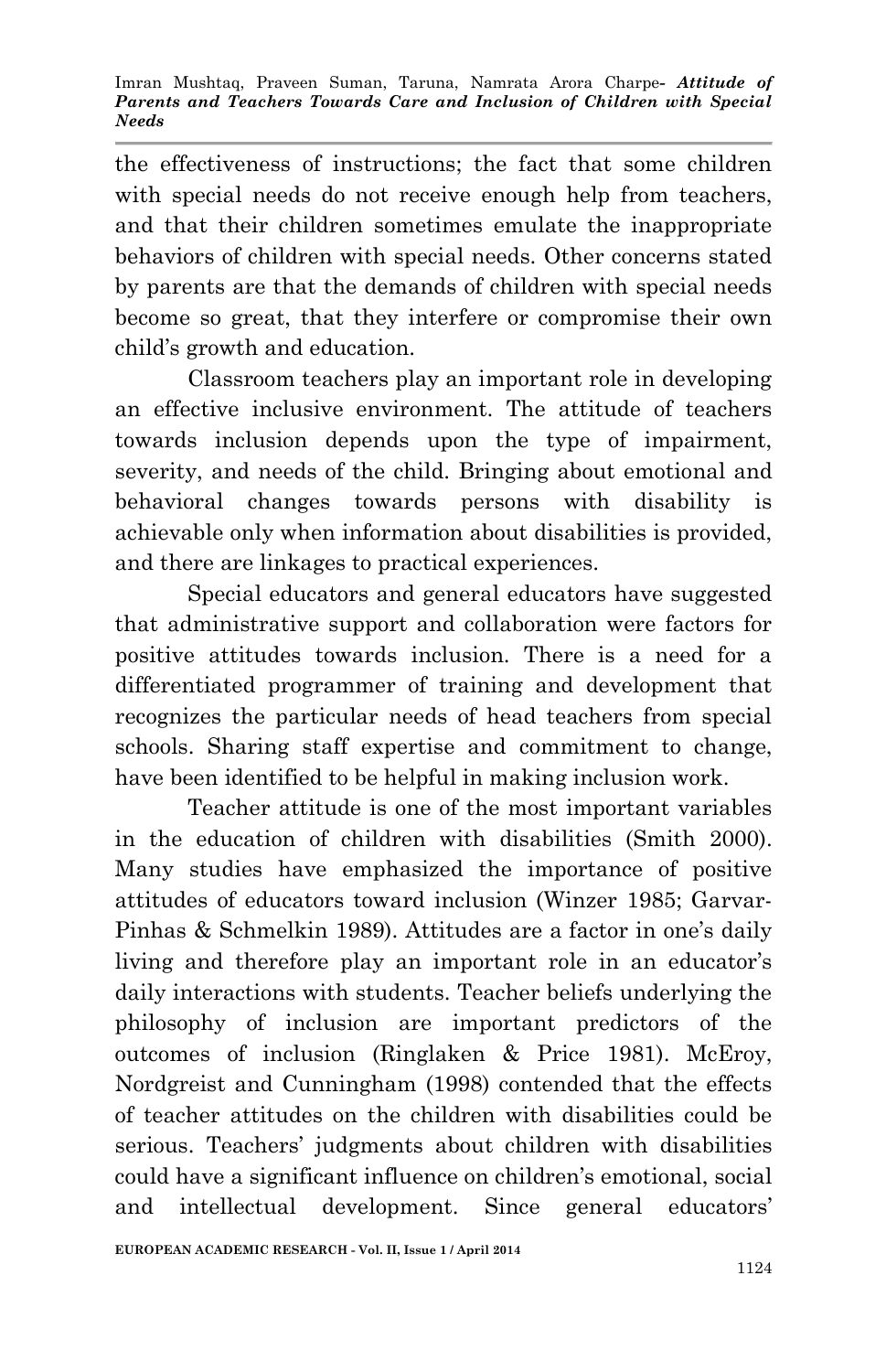willingness to include students with disabilities in their classrooms is critical to the success of inclusion, a number of researchers have stressed the importance of understanding teachers' attitudes and beliefs toward inclusion (Bain & Dolbel 1991; Roberts & Zubrick 1992; Forlin & Cole 1993; Hasazi *et al.* 1994; Forlin *et al.* 1996; Smith 2000).

## **Justification**

The study was aimed at identifying the attitude of parents and teachers towards care and inclusion of children with special need to find out about aspects of school organization that facilitates inclusion. As early efforts to provide service for individual and families with special needs could be called segregated services, since these were provided under separate support when children were isolated from other. These children are not only to meet the needs of their everyday life, but also to understand and enjoy their surroundings. To make a positive attitude of parents and teachers, and generate awareness and develop positive attitude among parents and teacher towards inclusion of special need children with normal, it is important that inclusion is given due consideration.

As such most students tend to learn better in inclusive settings. In the past, tracking, ability grouping, and special education pull-out programs were thought to be the way to provide for individual needs of most students. By contrast, in inclusive settings, which provide appropriate instruction and support, students tend to learn more than they do in segregated or tracked classes. Inclusion promotes the growth of selfesteem. No student wants to be singled out or identified as "different" or less worthy to be part of mainstream activities. By including all students, the negative effects which tracking and pull-out programs create, are eliminated.

It helps all students learn, at the first hand, the meaning of equal worth and equal rights. As long as a single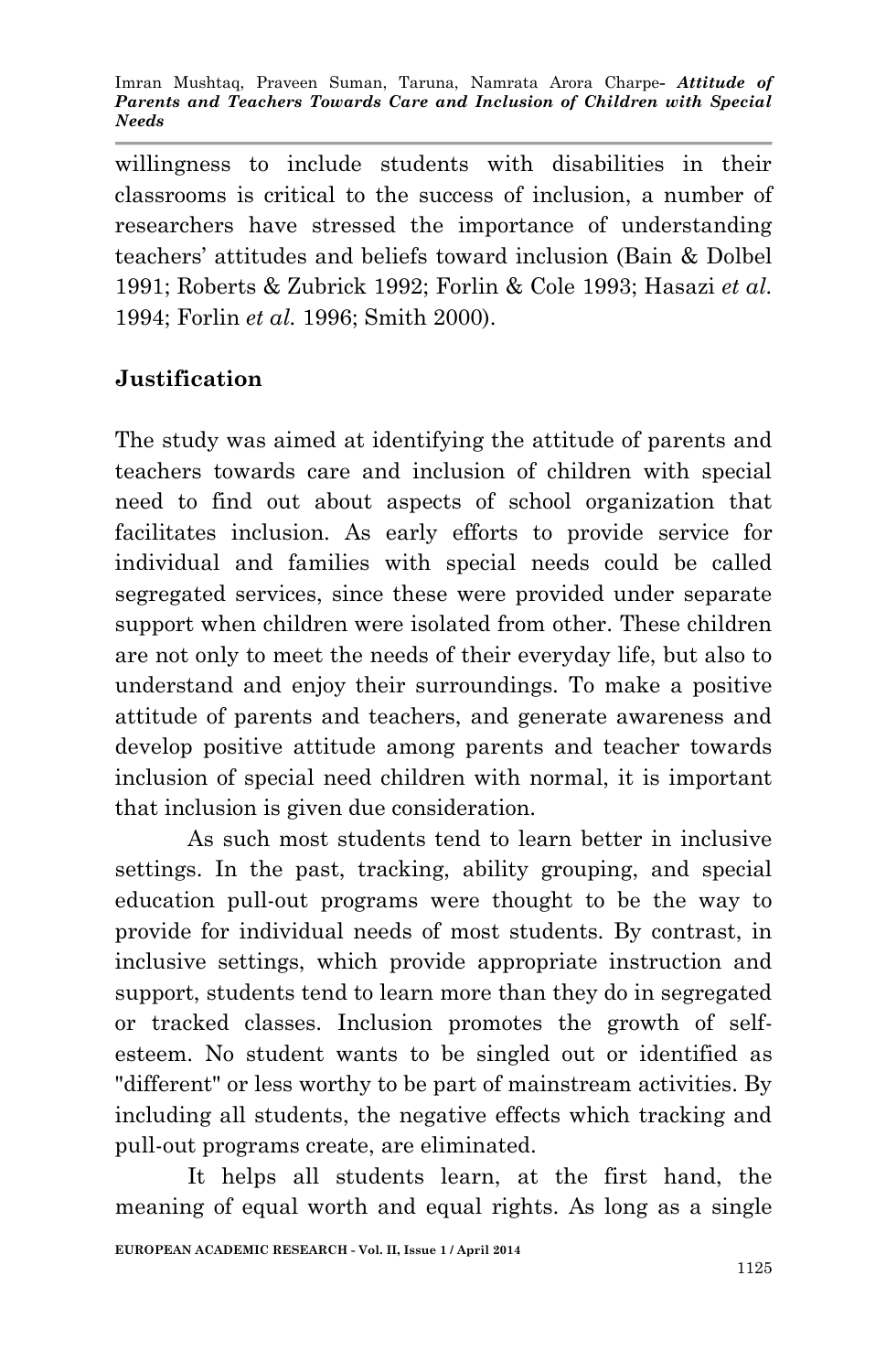student, who has not broken any laws, is excluded from mainstream school life and opportunities, all students become vulnerable to discriminatory treatment. Inclusive schooling can help all students learn to be aware, sensitive, and tolerant of differences. It helps them learn that all people have abilities and disabilities and that they need to work together to survive and be happy.

Important aspects of inclusion to consider are the social and emotional benefits. Students entering an inclusion classroom have increased interaction with their peers. They are able to develop stronger social and communication skills. This increased interaction with regular students will better prepare the special needs student for post-school experiences ("Long-term Effects"). In addition, children are able to develop natural friendships within their own home community. Segregation only fosters ostracism, whereas integration fosters acceptance.

In many instances, peer teaching is an effective teaching tool for inclusive classrooms. It has been shown that in certain concepts, such as math, peer instructors may be more effective than adults. Students tend to be more directive and use more age-appropriate language. In addition, students with severe disabilities may require assistance with a variety of simple behaviors.

Inclusion is promoting a feeling of belonging; the special education teacher should work, at least partly, with all students, not simply those in the special education program. The curriculum should have flexible learning objectives, based on the needs of children.

Both disabled students and non-disabled students have an increased academic performance when in an inclusive classroom. Disabled students learn important social skills and appropriate communication. Their peers learn valuable life skills such as accepting others, patience, and respect.

Important aspects of inclusion to consider are the social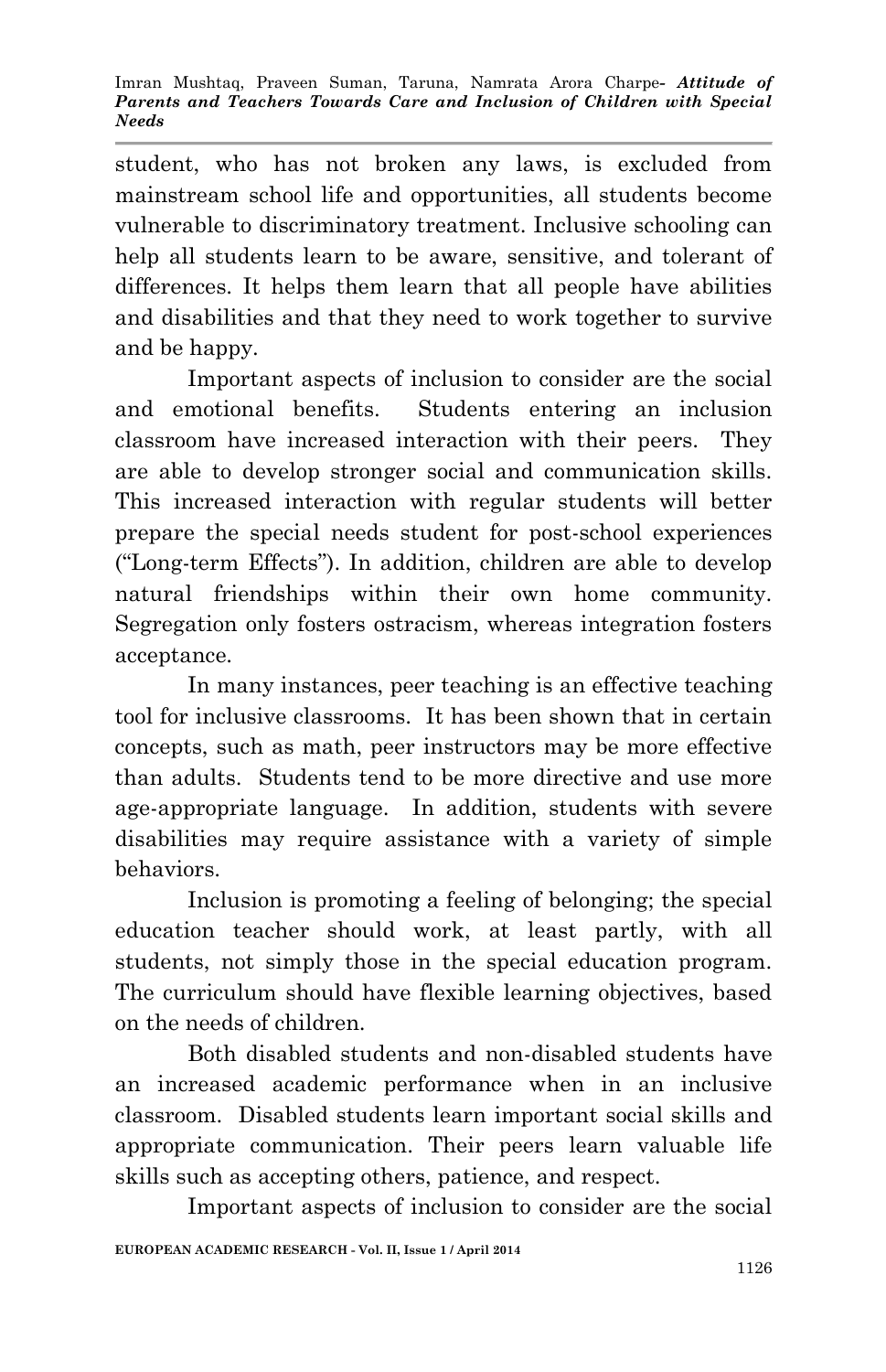and emotional benefits. Students entering an inclusion classroom have increased interaction with their peers. They are able to develop stronger social and communication skills.

Through inclusive education children with disabilities remain on a path that leads to an adult life as a participating member of society. Meeting all their needs together increases their ability to achieve academic and physical growth to their potential, and it enhances their overall quality of life. Inclusive education teaches all children team work and how to interrelate and function together with others of different abilities. They learn to value diversity, see the ability of others to contribute, and it gives children a sense of unity.

Being in an inclusive classroom doesn't hurt the students without special needs. The growing body of research suggests that students without special needs can gain a number of important benefits from relationships with their classmates who have special needs. Some of the benefits include: friendships, social skills, personal principles, comfort level with people who have special needs, and caring classroom environments.

**Friendship:** The most important function of friendship is to make people feel cared for, loved, and safe. Researchers have documented cases of long-lasting friendships that have emerged between students who have special needs and *typical* students, in which both students benefit. Recent research has helped to identify three specific areas of mutual benefit for children with and without special needs who are friends with each other: (1) warm and caring companionship; (2) growth in social cognition and self-concept; and (3) the development of personal principles. Of course, inclusive settings do not mean that all *typical* children become close friends with children who have special needs. However, even when relationships remain at the level of 'classmate' or 'familiar acquaintance', versions of these same benefits have been reported in surveys of teachers and other research.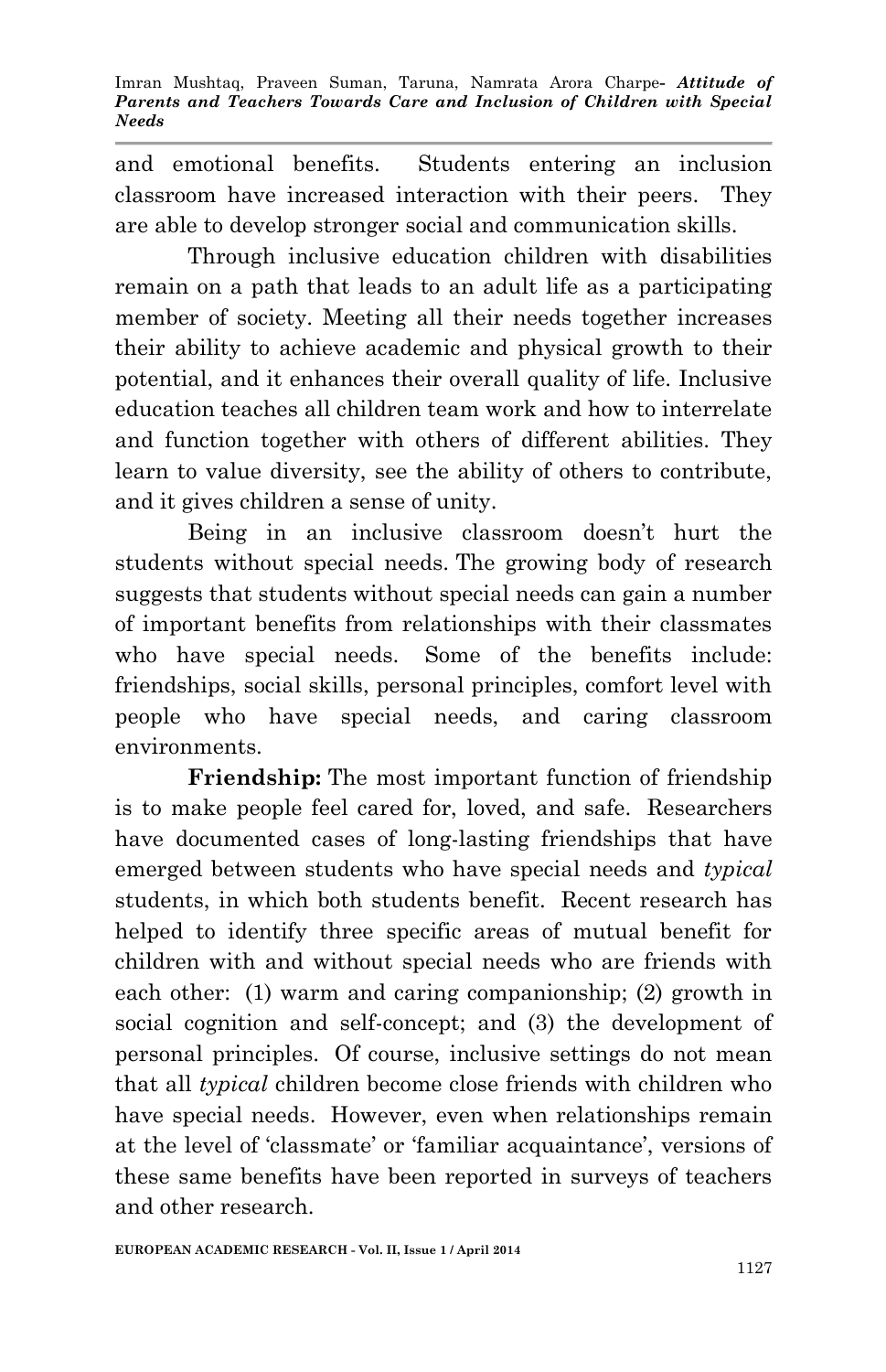**Social Skills**: Children without special needs often can become more aware of the needs of others in inclusive classrooms. As they become skilled at understanding and reacting to the behaviors of their friends with special needs, they gain an enhanced acceptance and appreciation of each child's unique gifts. Personal Principles Students without special needs grow in their commitment to their own moral and ethical principles and become advocates for their friends who have special needs. The development of strong personal principles will benefit students throughout their lives.

**Comfort Level with People Who Have Special Needs**: It has been seen that students without special needs are less fearful of people who look different or behave differently because they've interacted with individuals with special needs. Parents notice the differences in their children, too. An interesting side effect is that these parents report that they, also, feel more comfortable with people with special needs because of their children's experiences.

**Caring Classroom:** Environments Schools and classrooms can be structured to facilitate kindness, consideration, empathy, and compassion for others. Within a caring classroom environment, students have opportunities to learn about their classmates in ways that honor the full range of experiences that each child brings to the classroom.

## **Objectives:**

The study was thus undertaken with the following objectives:-

- To identify the need of inclusion of children with special needs into normal schools
- To develop appraisals to assess parent's and teacher's attitude towards inclusion
- To standardize the attitude appraisals on inclusion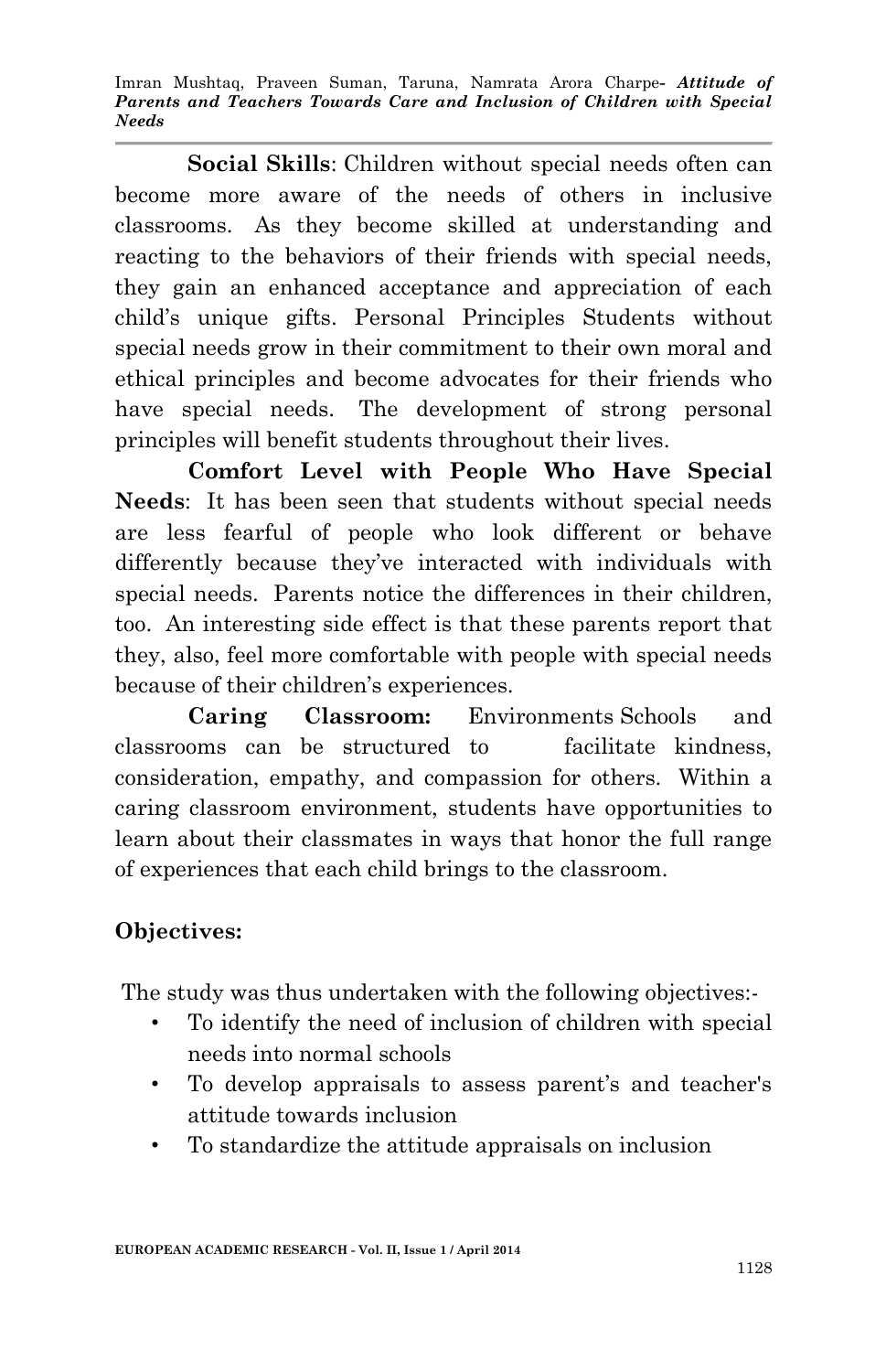### **Review of Literature**

**Amruta, Shruti** (2011) Parents of typical children reflected a positive attitude towards inclusion, but suggested separate classes for academics; while experts also mentioned that education was one of the basic needs for the child with special needs to become independent. Both groups believed that inclusion was beneficial to the children and to the society.

**Nayak (2008)** examined the attitude of both parents and teachers towards inclusive education. Results of the study reported that teachers look forward to teaching in an inclusive environment and are ready to face the challenges. Result of the study also showed significant difference in the opinions of teachers of normal school.

**Barbosa (2007)** found that parents of students with special educational needs (37.98%) included in regular schools and parents of students without special educational needs (62.02%) in regular schools. The results showed that both groups of parents tended to have positive attitudes in relation to inclusive education.

A**li et al. (2006)** reported that, in general, teachers have positive attitudes towards inclusive education. They agreed that inclusive education enhances social interaction and inclusion among the students and thus, it minimizes negative stereotypes on special needs students. The findings also show that collaboration between the mainstream and the special education teachers is important and that there should be a clear guideline on the implementation of inclusive education. The findings of the study have significant implications to the school administrators, teachers, and other stakeholders who directly and indirectly involved in implementing inclusive education.

**Elkins et al. (2003)** reported the types of disability of the children were broadly in accordance with accepted prevalence figures, except for a greater number reported as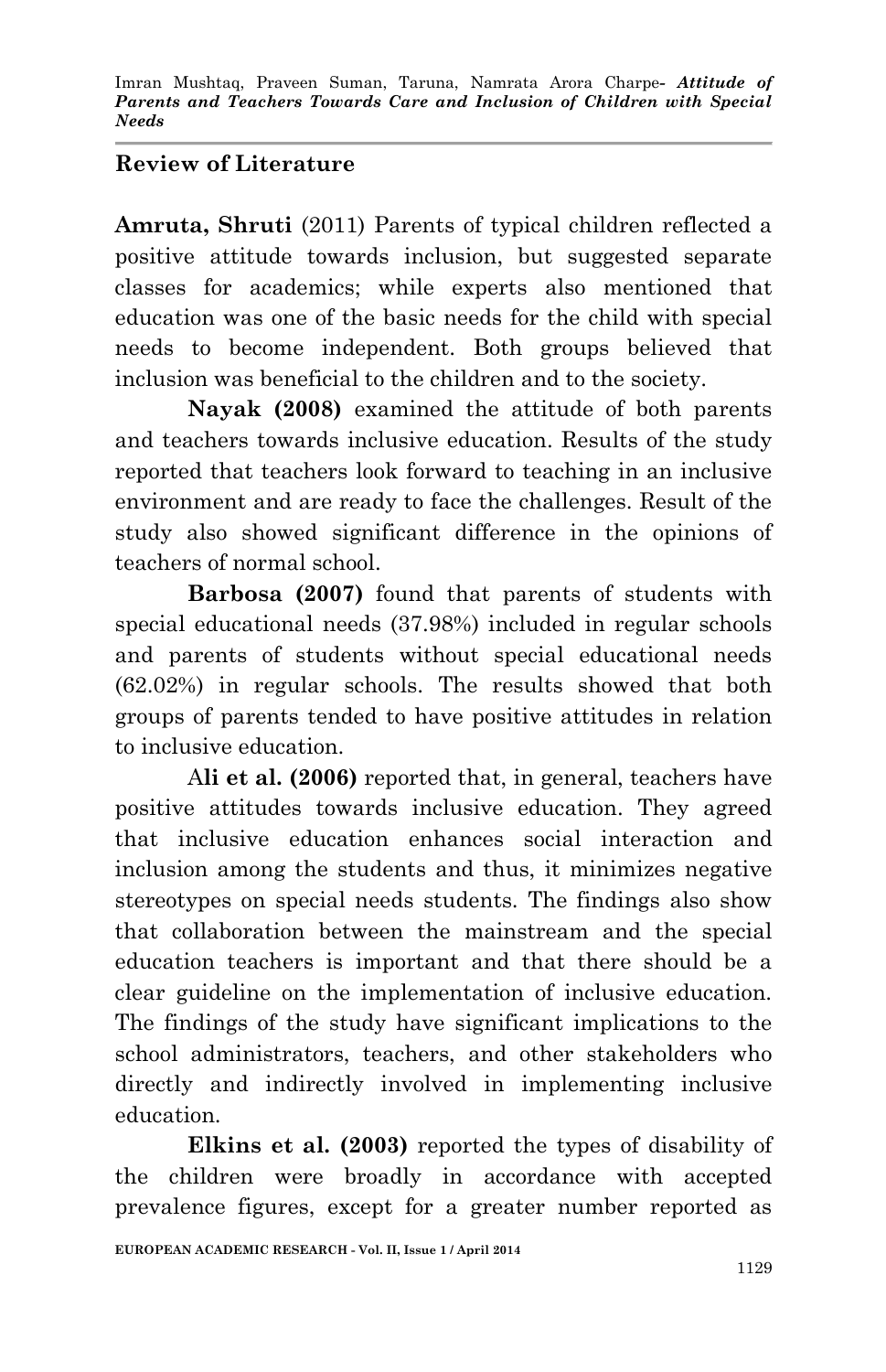having autistic spectrum disorder and fewer students with a learning difficulty/attention deficit hyperactivity disorder. The children were in a range of classes, from special schools to schools where there was in-class help from a special teacher or teacher aide. Many of the parents favoured inclusion, some would if additional resources were provided, and a small group of parents favoured special placement.

**Gilmore et al. (2003)** found that parents recognized the educational, social and emotional benefits of inclusive education for both students with disabilities and their nondisabled classmates. Despite these findings, they suggest that the majority of parents believed that the needs of students with disabilities could be better met in special education classes.

**Holahan (2003)** concluded that children functioning at relatively higher levels of social and emotional functioning performed better in inclusive settings than in specialized settings and children in full day classrooms achieved higher rates of progress than half-day peers.

**Stahmer et al. (2003)** reported that parent perceptions of the benefits and limitations of their child's childcare program. This study investigated the parental perceptions of parents in two different toddler programs; an inclusive toddler program and a mainstream toddler program. The findings suggest that there is little differentiation between inclusion programs and regular childcare toddler programs in providing a quality experience for all children. However, the results suggest that there may be additional benefits to enrolling children without disabilities into inclusion programs.

**McLeskey et al. (2001)** found that the inclusion teachers have more positive attitude toward inclusion than those who were not teaching in inclusive school programs.

**Van Reusen et al. (2001)** found that positive teachers attitude about including and teaching students with disabilities in general education classroom was related to the levels of special education training and experience in working with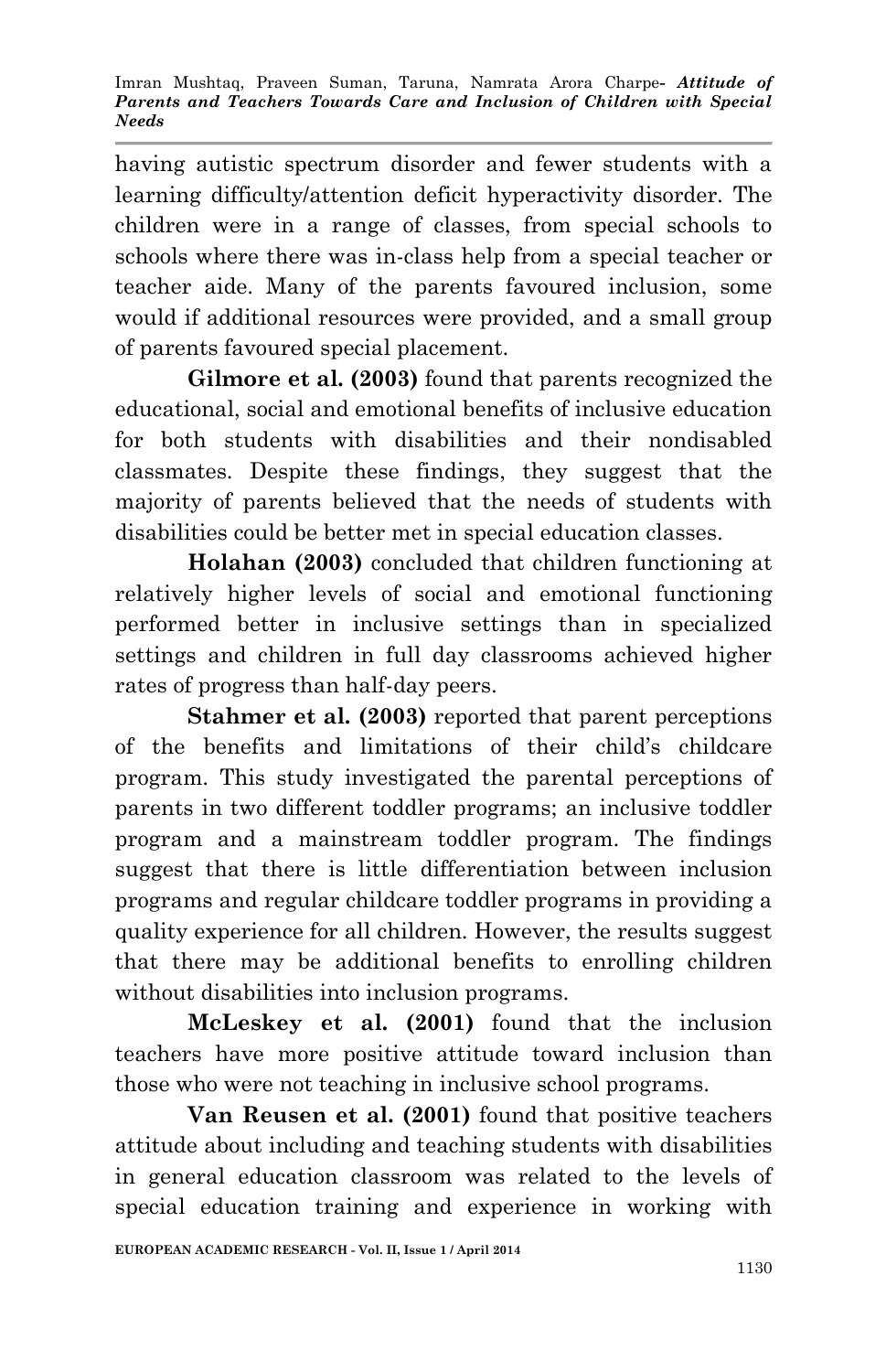students with disabilities.

**Buckley et al. (2000)** reported that students with ID educated in inclusive classes test higher on literacy measures than students educated in separate special education classes.

**In the study quoted in www.downsed.org (2000)** no educational benefits were observed in special school education. On all the measures the teenagers with Down syndrome educated in mainstream schools were either equal to or significantly ahead of their special school peers with Down syndrome. The teenagers in mainstream schools were more than two years ahead on spoken language measures and more than three years ahead on literacy measures.

**Gallagher et al. (2000)** reported that the attitudes of parents of students with special educational needs regarding their children's educational and social inclusion in the USA. Parents expressed their beliefs that interaction with children not identified as having special educational needs who can act as appropriate behavioral models can be advantageous for their children. Some parents of children with special educational needs who believe that their children could benefit from inclusion both socially and emotionally, expressed their worries regarding possible social isolation, negative peer attitudes, decreased self-confidence, poor quality of teaching, inadequate teacher training and lack of support by the teachers and parents of typically developing children.

**Kochhar, et al. (2000)** in a study described and analyzed students without disabilities experience growth in social cognition and gain a greater understanding and acceptance of students with disabilities and of diversity in general when they experience inclusive programming. Students without disabilities also experience increased self-esteem and overall improvement in their own self-concept. Parents of students without disabilities confirmed the findings of overall improved outcomes as a result of the inclusion of students with severe disabilities within the regular education classroom.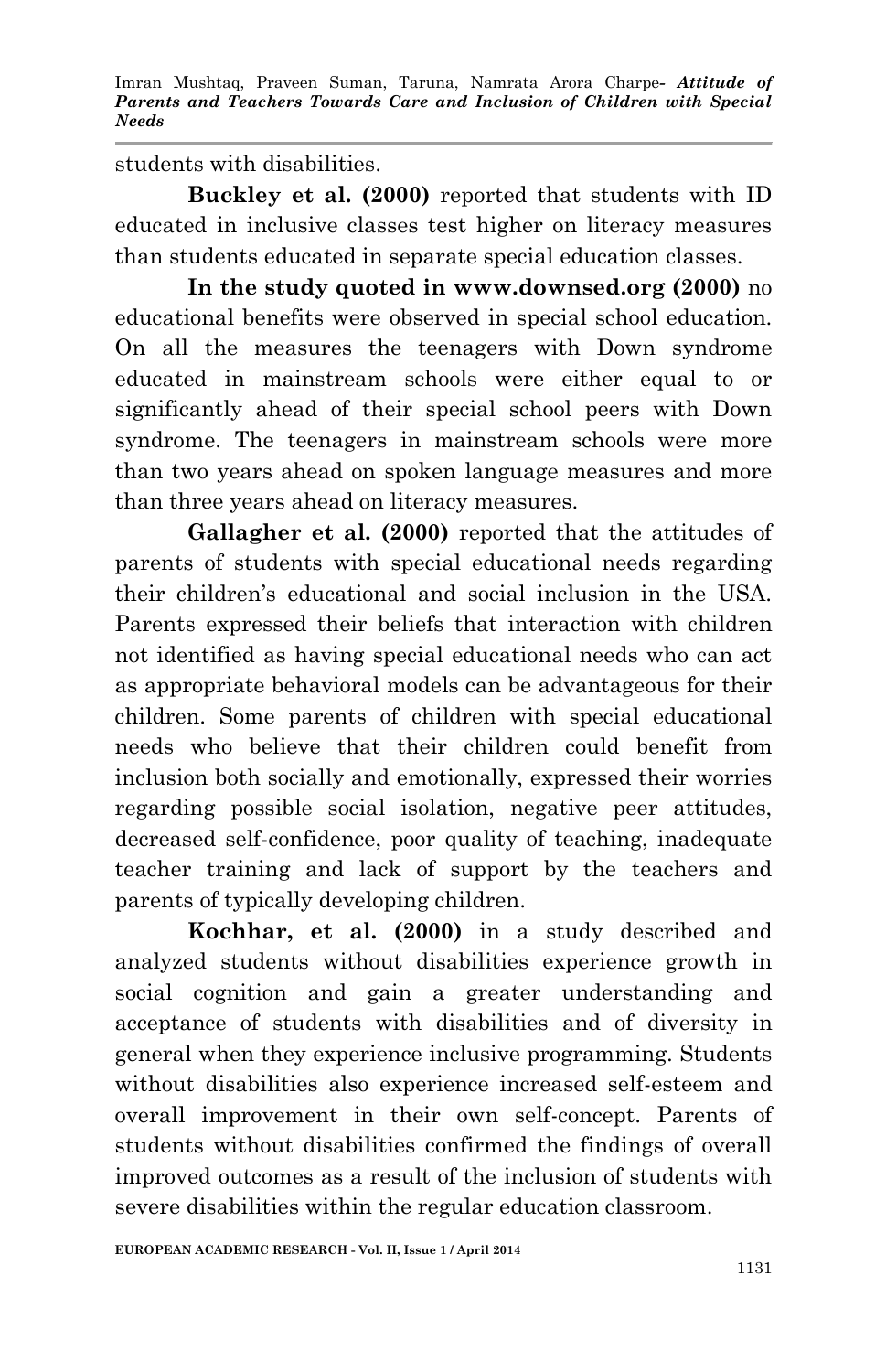**Jelas (2000)** reviewed the perceptions of mainstream teachers, special education teachers and parents regarding placement, educational roles and benefits of inclusive practices in a Malaysian primary school. The study emphasised descriptions about the placement of students with special needs in the mainstream classrooms from the frame of reference of teachers and parents who experienced it. Results indicated that teachers maintained discrete role boundaries, while parents' views were more positive regarding mutual social benefits, acceptance and treatment of the included child.

**Grove and Fisher** (**1999**) found that the parents viewed the staff in their child's educational institute was lacking in knowledge about their child, and they found it difficult to access teachers or other staff willing to provide them with information and to receive information from them. And further comment that even when such a person is available, conflict can arise from divergent perspectives about the child's needs.

**Heflin and Bullock (1999)** found in their study that teachers stated that the extent of inclusion (full or partial) should be determined for appropriateness on a case by case basis. They also found that none of the participants in the study believed full inclusion was best, but that individual decisions needed to be made for each student.

**Ritter, et al. (1999)** found that Students with disabilities experience increased self-esteem by the mere fact they are attending classes in a regular education setting rather than in a special education setting.

**Salend, et al. (1999)** reported that inclusion for both elementary and secondary schools, students' academic performance was found equal to or better in inclusive settings for general education students, even those considered to be high achievers.

**Giangreco and Cravedi-Cheng (1998)** stated that the attitudes, students with disabilities often spent much of their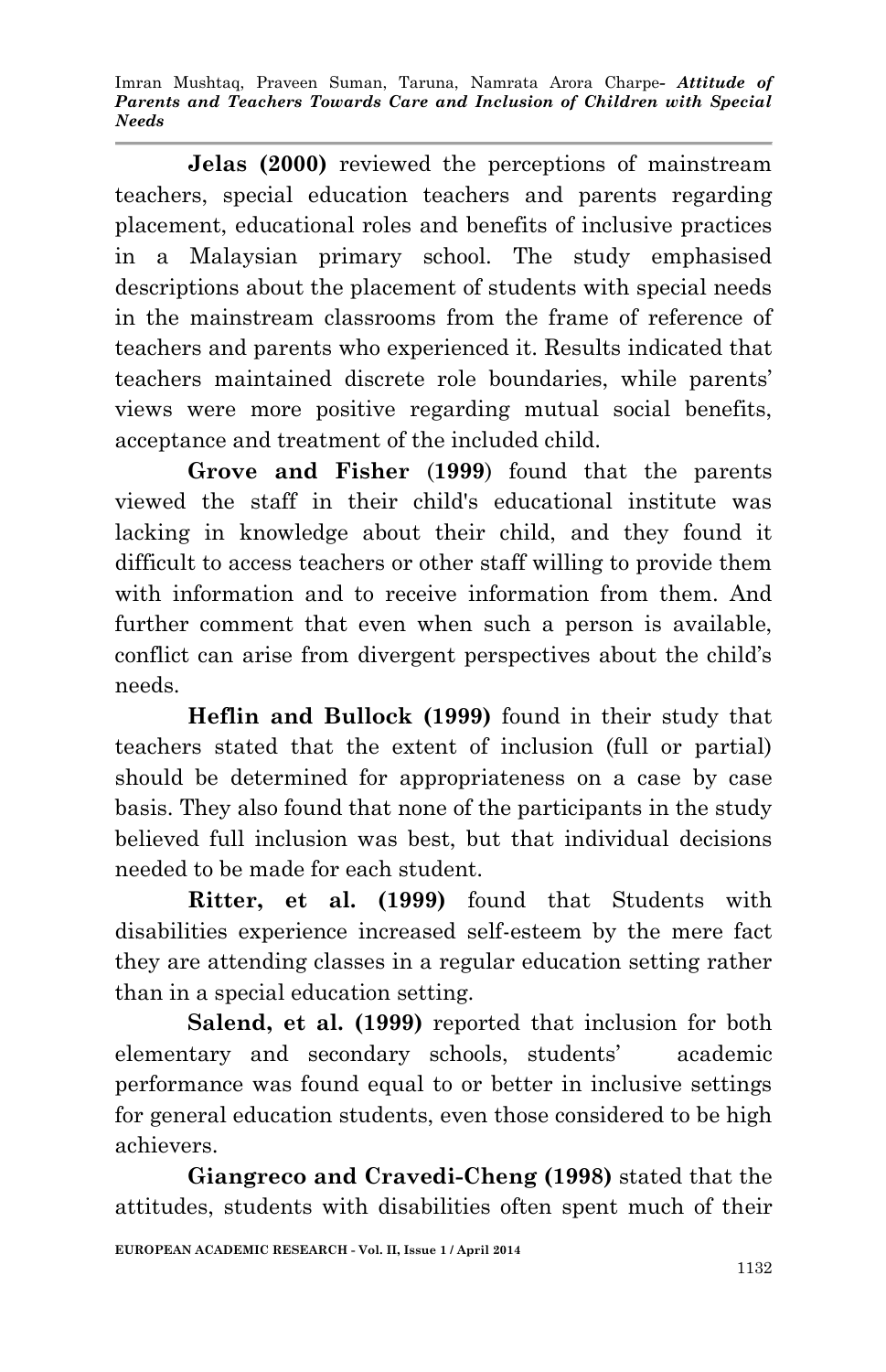time in the special education classroom where their expectations were lowered, they had little interaction with their peers without disabilities, spent too much time without instructional activities.

**D'Alonzo, et al. (1997)** found in their review of literature that positive teacher attitudes toward inclusion are crucial to its success. The factors behind negative attitudes usually make a lot of sense. It is also not appropriate to expect general education teachers to start to educate students with disabilities if they feel unprepared or inadequate.

**Ash (1997)** investigated the attitudes of able-bodied and disabled students towards Inclusion. The findings indicate that attending a college of further education at which individuals with impairment are also enrolled does not necessarily guarantee the formation of positive attitudes towards Inclusion, or attitudes that demonstrate understanding of Disability within a Social Model framework.

**Taylor, et al. (1997)** found significant differences between general and special educators; general educators disagreed with the placement of students with mental and behavioral or emotional disabilities in the general classroom.

**Johnson (1996)** in a study described and analyzed the perceptions held by regular education teachers toward the placement of students with learning disabilities in their classrooms. Key findings of this study were that class size should be reduced to support inclusion and that teachers are basically enthusiastic about participating in inclusion. Teachers were also concerned about their level of training regarding modification and received effective teaching strategies for student with disabilities.

**Dickens** and **Smith (1995)** conducted a study on the attitudes of both regular and special educators towards inclusion. Here both groups of respondents reveal more favorable attitudes towards inclusion after their in-service training. They concluded that staff development is the key to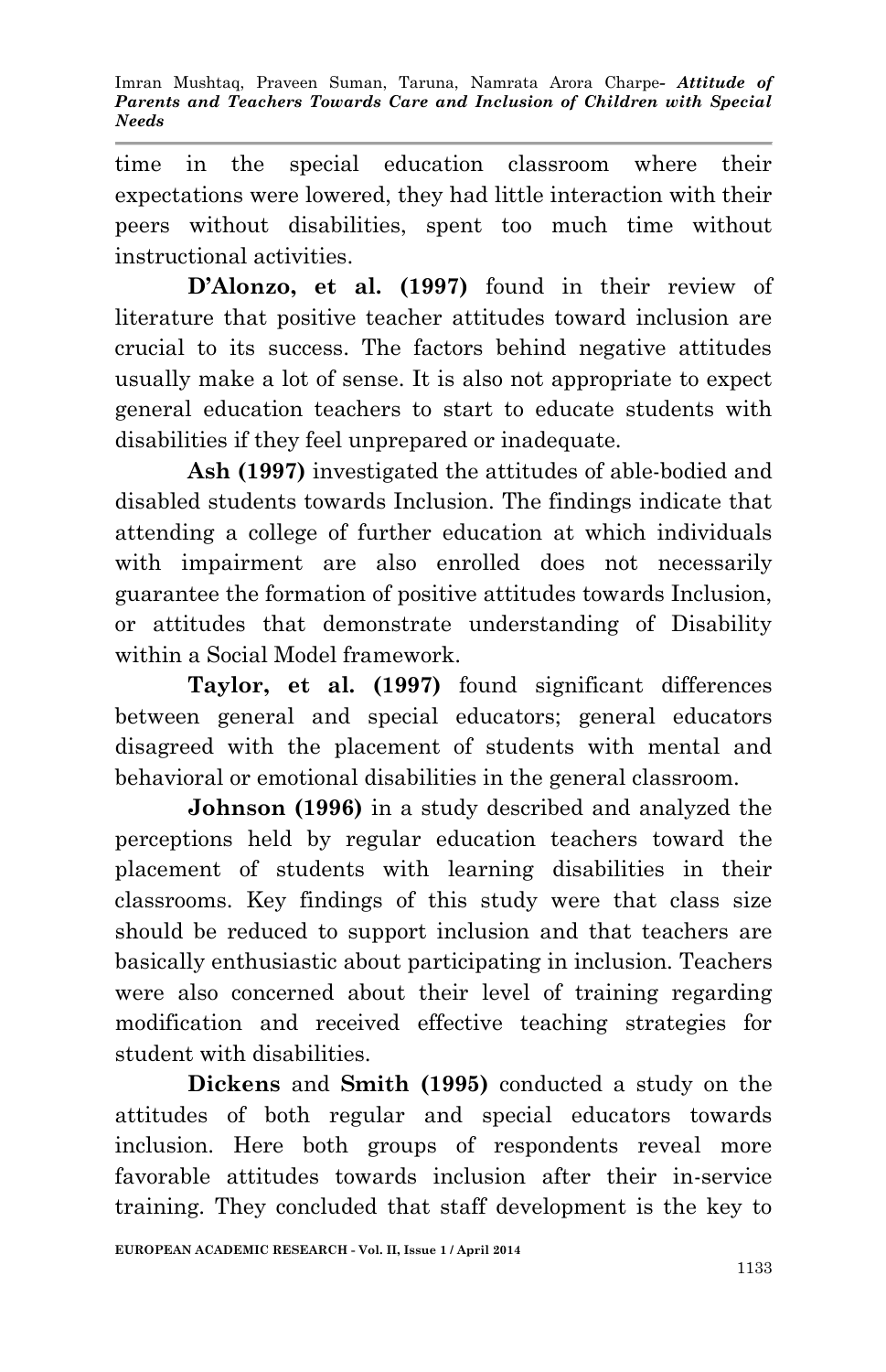the success of inclusion.

**Diamond and LeFurgy (1994)** reported that parent' attitudes to socialization and inclusion. Parents who participated in that study believed that students with severe disabilities who were included in regular classroom settings would be rejected socially. Even when parents believed inclusion to have beneficial social implications, they still maintained that those with severe disabilities would be rejected.

York et al. (1992) found that placement in inclusive classrooms does not interfere with the academic performance of students without disabilities with respect to the amount of allocated time and engaged instructional time, the rate of interruption to planned activities and students' achievement on test scores and report card grades.

**Semmel et al. (1991)** concluded that those educators were not dissatisfied with a special education system that operated pullout special educational programmers.

# **Methodology:**

The study deals with the presentation of methods and materials used for the study the research methodology has been explained under the following heads:

## **Locale of Study**

The study was conducted in Jaipur India.

## **Selection and Size of Sample**

The sample for the present study consisted of 60 parents of children with special needs and 40 teachers (20 normal school teachers and 20 special school teachers).

Purposive sampling technique was used for the selection of sample.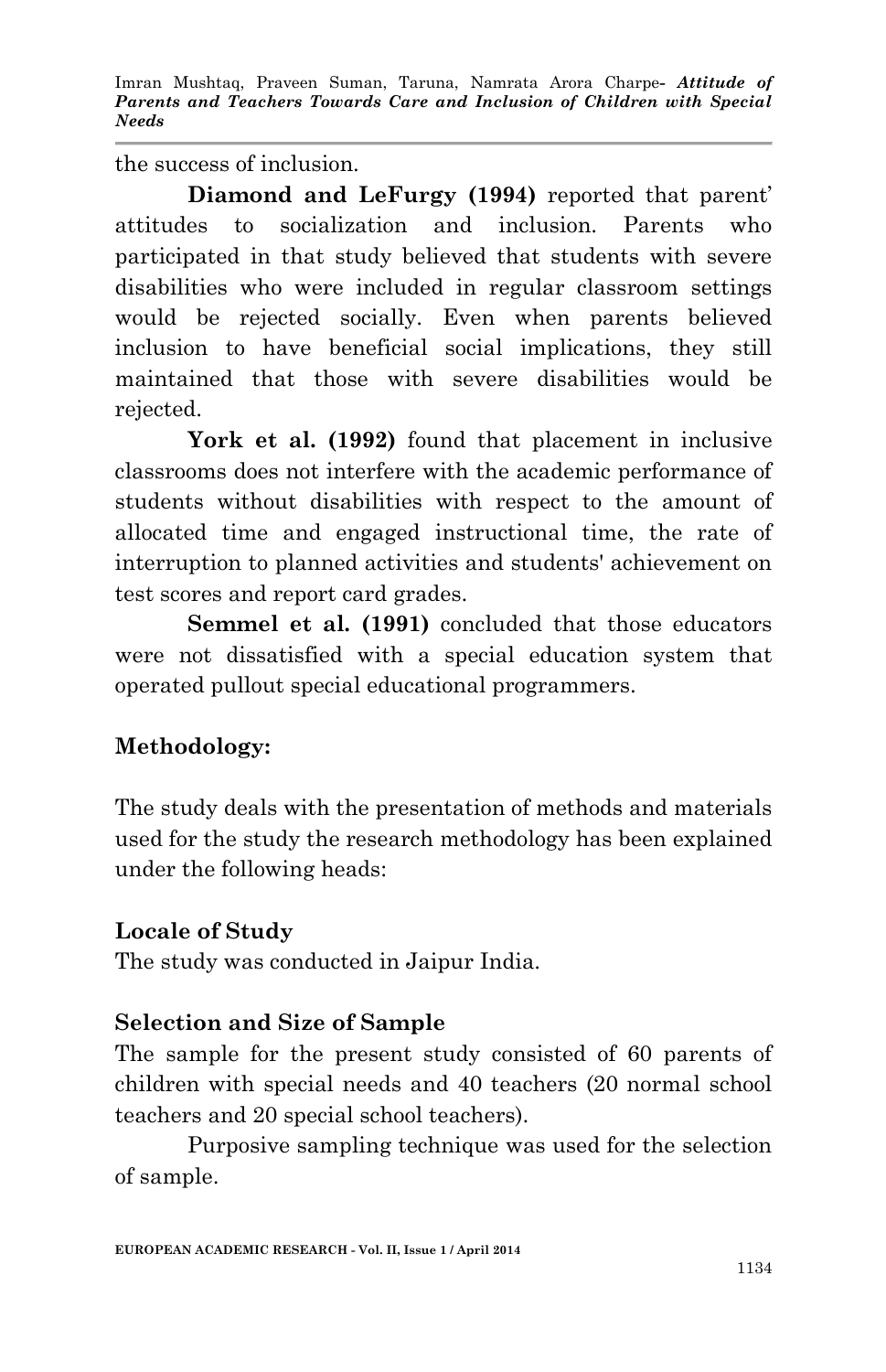### **Development of Tool**

#### **Development of items**

A set of items for parent's attitude and items for teacher's attitude towards inclusion were developed based on the literature reviewed on the subject matter.

#### **Evaluation by experts**

The set of items was evaluated by a panel of 5 experts on 5 point scale from 1 to 5.

#### **Retaining & dropping items**

The feedback from the experts was taken into consideration and the set of items was modified on their suggestions which ever were found feasible.

#### **Development of final set of items**

The final sets of items were selected on the basis of the feedback and suggestions of the experts and brainstorming. The items were provided with 5 options each on the lines of Likert summated rating scale.

#### **Standardization**

#### **Data Collection**

The final appraisals of both parents and teachers were administered on the sample to get the data on attitude towards inclusion.

#### **Data Analysis**

The data was analyzed statistically.

#### **Results and Discussion**

**EUROPEAN ACADEMIC RESEARCH - Vol. II, Issue 1 / April 2014** The study deals with the elucidation of the findings of the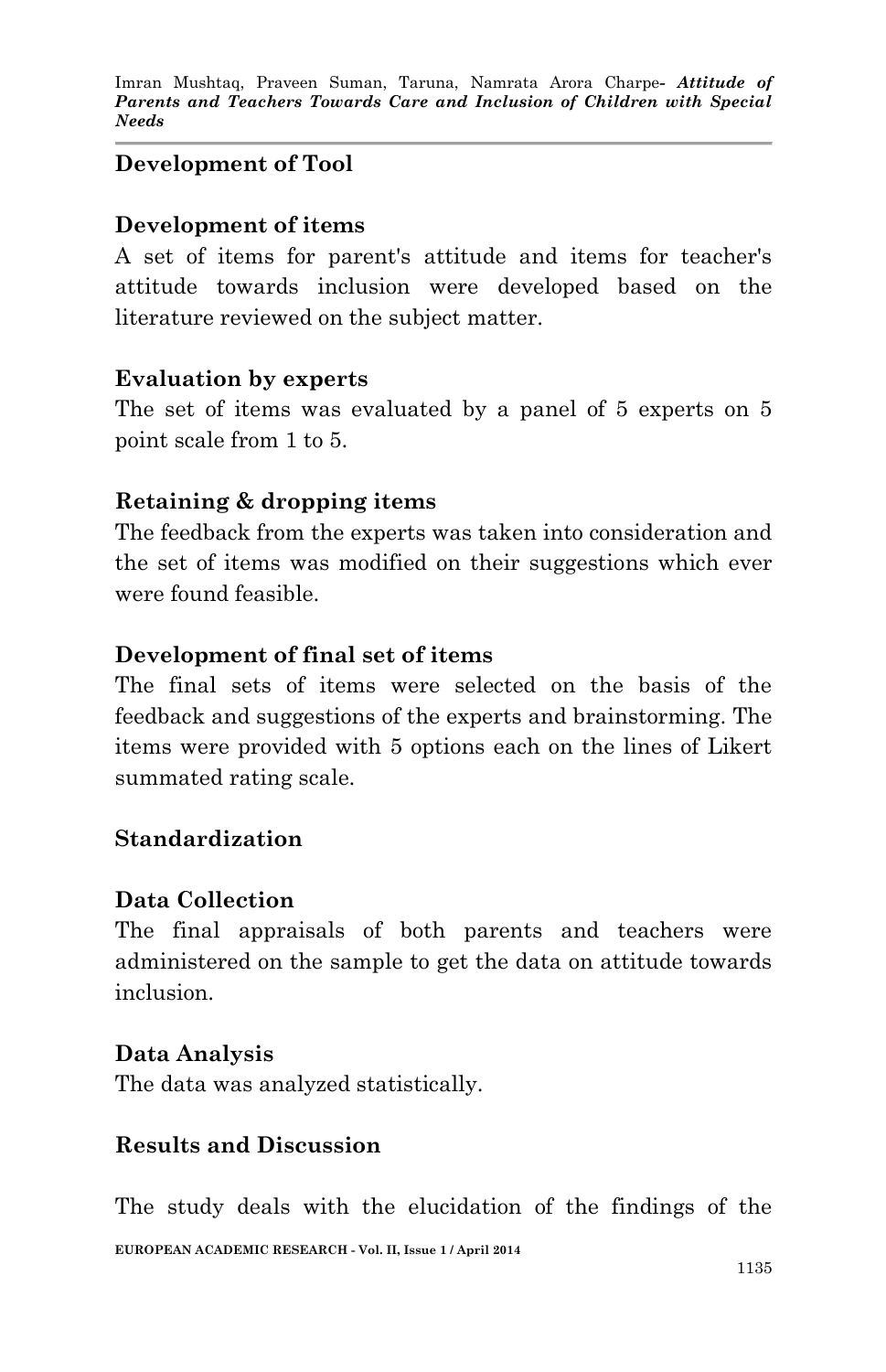study. The study outcomes of the study are presented under following heads:-

- Development of Attitude Appraisal
- Standardization of Attitude Appraisal
- Interpretation of Attitude Appraisal

## **Development of Appraisal**

### **Development of items**

A set of 30 items for parent's attitude and 32 items for teacher's attitude towards inclusion was developed based on the literature reviewed for the subject matter. Items were kept short, limited to emotion, behavior and academic consisted of terms that are simple and understandable within a wide rage of understanding ability. Statements used personal and individual pronouns. The item was created primarily from an in-depth study of subject matter and later on through brainstorming with the help of experts.

#### **Evaluation by experts**

The set of items was evaluated by a panel of 5 experts on 5 point scale from 1 to 5 i.e. where 1 indicated strongly agree, 2 somewhat agree, 3– neutral/no opinion, 4– somewhat disagree, 5 – Strongly disagree.

The evaluation of the list of items was done on a three point scale on the criteria of appropriateness of content, clarity of content and extensiveness of content.

| S.No | Criteria                   | Average score |
|------|----------------------------|---------------|
|      | Appropriateness of content |               |
|      | Clarity of content         | 3.8           |
|      | Extensiveness of content   |               |

**Table 1: Average scores for assessment of list of items by experts**

Table 1 reveals that the experts evaluated the list of items at an average score of 4 for appropriateness of content, 3.8 for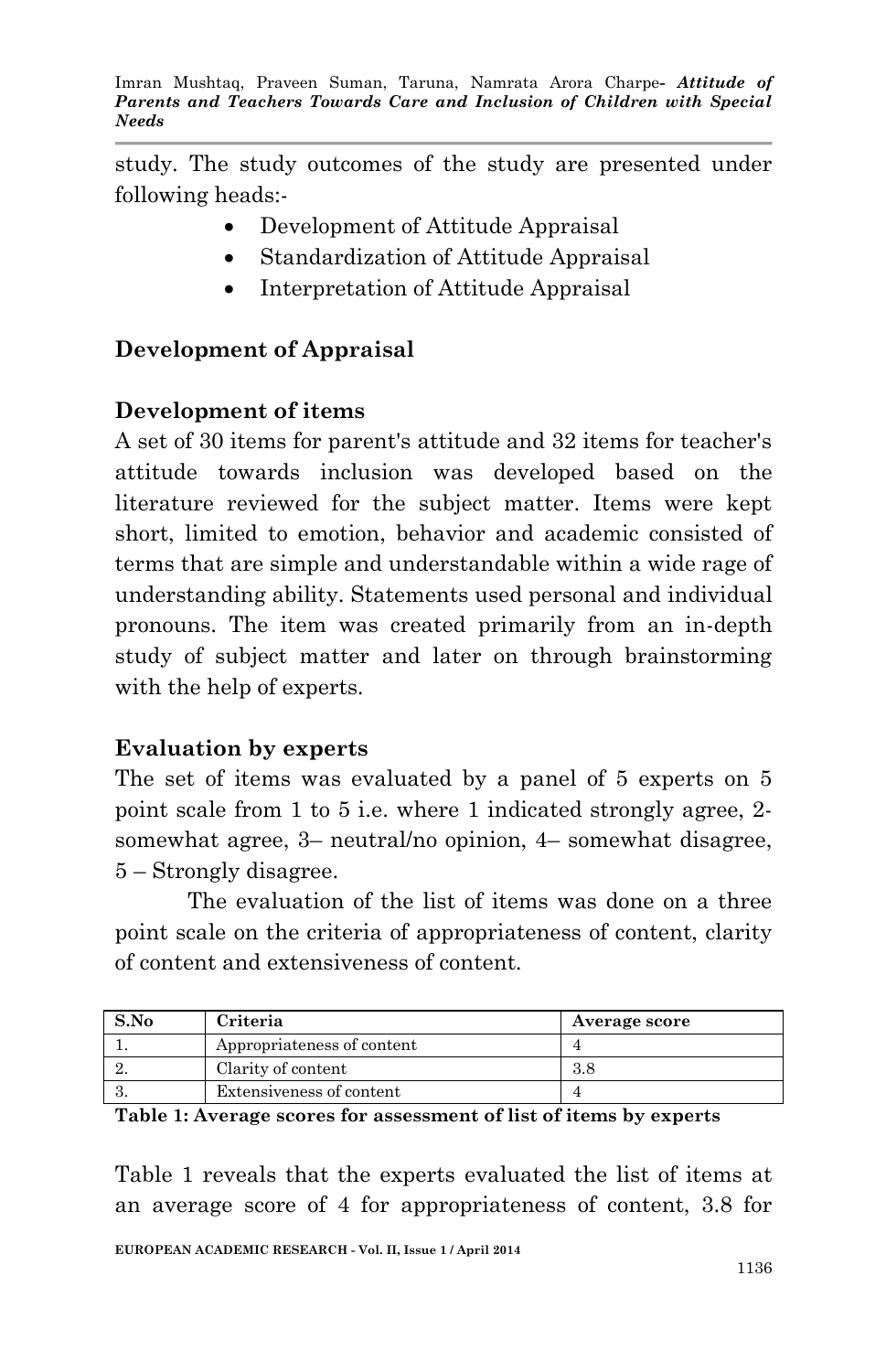clarity of content and 4 for extensiveness of content. The Attitude Appraisals were evaluated by the panel of experts whose feedback indicated that the appraisals were valid.

### **Development of final set of statements**

The items in the appraisals were modified on the suggestions given by experts and a final set of items was designed after retaining only the most appropriate items.

Some of the items were positive worded while remaining was negative worded.

| Positive |           | ັ                    |           |          |    | 10      |    | 1 ດ<br>∸ |
|----------|-----------|----------------------|-----------|----------|----|---------|----|----------|
|          | - ≁<br>Тp | $\overline{ }$<br>ΙU | 17<br>. . | 10<br>10 | 19 | ാ<br>41 | 22 |          |
| Negative | <b>.</b>  |                      | 13        | 20       |    |         |    |          |

**Table 2 Attitude Appraisal for Parents**

| Positive |               | $\Omega$<br>ັ |   | -<br>υ | U  |                  | v  | 10 |    |    |
|----------|---------------|---------------|---|--------|----|------------------|----|----|----|----|
|          | 12            | ោ<br>ŦΩ       | ≖ | <br>ъı | 16 | 18               | 19 | 23 | 24 | 26 |
| Negative | $\Omega$<br>∸ | u             | ≖ |        | 20 | $^{\circ}$<br>41 | 22 | 25 |    |    |

**Table 3 Attitude Appraisal for Teachers**

## **Standardization of Appraisal**

## **Data Collection**

The appraisal was administered on respondents and the scoring was done as depicted in table 4.

| Response | Strongly<br>agree | Somewhat<br>agree | Neutral/no<br>opinion | Somewhat<br>disagree | Strongly<br>disagree |
|----------|-------------------|-------------------|-----------------------|----------------------|----------------------|
| Positive |                   |                   |                       |                      |                      |
| Negative |                   |                   |                       |                      |                      |

**Table 4: Scoring Pattern**

| Respondent                                                                                                                                                                    | Mean   | <b>Standard Deviation</b> |  |
|-------------------------------------------------------------------------------------------------------------------------------------------------------------------------------|--------|---------------------------|--|
| Parents                                                                                                                                                                       | 109.32 | 7.46                      |  |
| $T_1$ , 1, 1, $\mu$ , $\Omega$ , $\Omega$ , $\Omega$ , $\Omega$ , $\Omega$ , $\Omega$ , $\Omega$ , $\Omega$ , $\Omega$ , $\Omega$ , $\Omega$ , $\Omega$ , $\Omega$ , $\Omega$ |        |                           |  |

**Table 5: Statistical Summary of Data (Parents N=60)**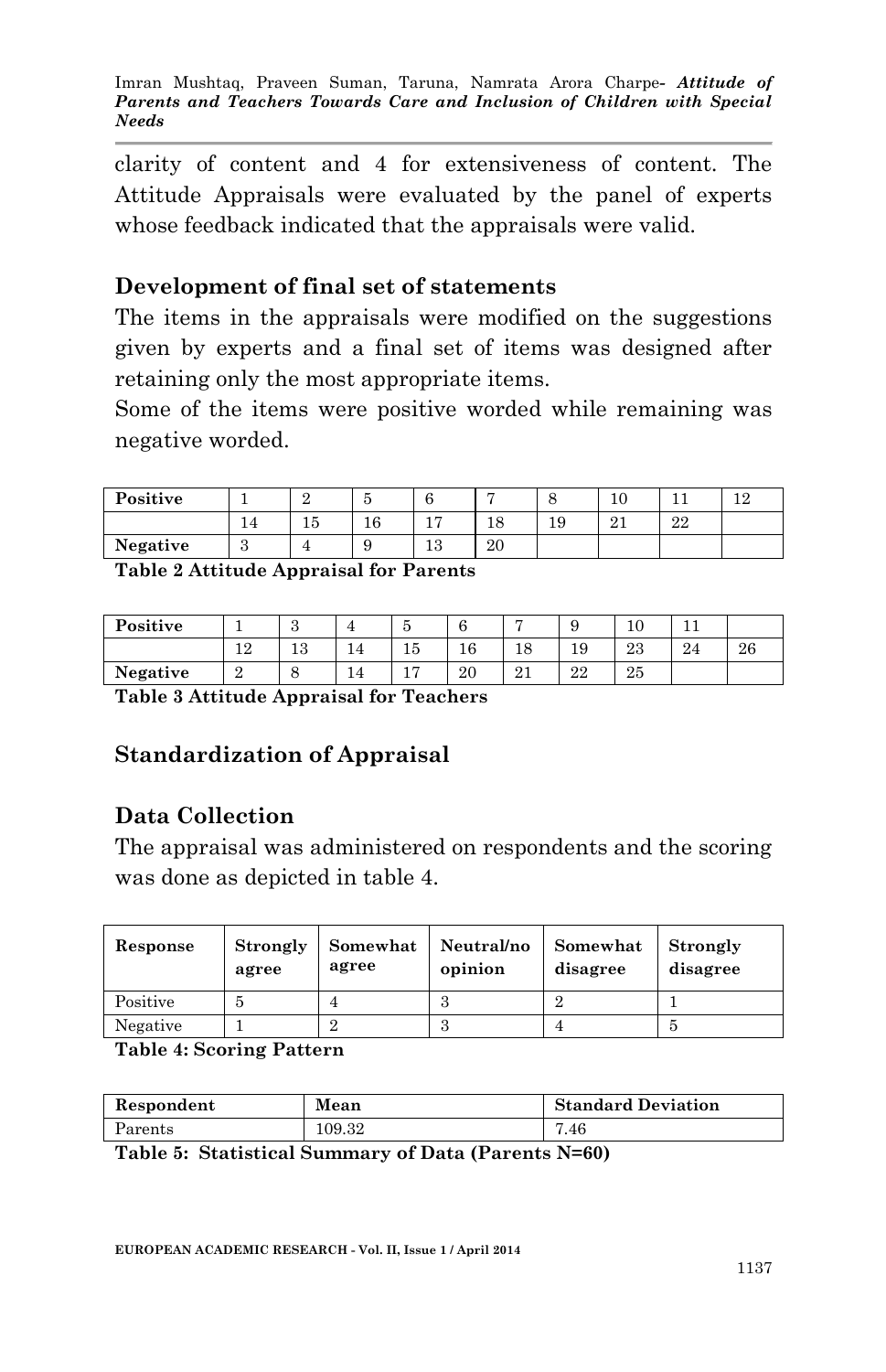Imran Mushtaq, Praveen Suman, Taruna, Namrata Arora Charpe*- Attitude of Parents and Teachers Towards Care and Inclusion of Children with Special Needs*

| SNO | <b>Range of Raw Scores</b> | Parent's responses | Attitude             |
|-----|----------------------------|--------------------|----------------------|
|     |                            | N(%)               |                      |
|     | 15-45                      | Nil                | Unfavorable          |
|     | 45-75                      | 7(11%)             | Slightly Unfavorable |
| 3.  | 75-105                     | 50 (83.3%)         | Slightly Favorable   |
| 4.  | 105-135                    | 3(5%)              | Favorable            |

**Table 6. Parent's Response**



The data reveals that majority of the respondents (parents) i.e. 88.3% had a positive attitude towards inclusion out of which 5 % had a favorable while 83.3% had slightly favorable attitude. And rest of 11.6% showed slightly unfavorable attitude towards inclusion.

| Respondent | Mean  | <b>Standard Deviation</b> |
|------------|-------|---------------------------|
| Teachers   | 88.63 | 9.85                      |

**Table 7: Statistical Summary of Data (Teachers N=40)**

| SNO | <b>Range of Raw Scores</b> | Teacher's<br>responses | Attitude             |
|-----|----------------------------|------------------------|----------------------|
|     |                            | $n\frac{6}{6}$         |                      |
|     | 15-45                      | Nil                    | Unfavorable          |
| 2.  | 45-75                      | Nil                    | Slightly Unfavorable |
| 3.  | 75-105                     | 11 (27%)               | Slightly Favorable   |
| 4.  | 105-135                    | 29 (72%)               | Favorable            |

**Table 8. Teacher's Response**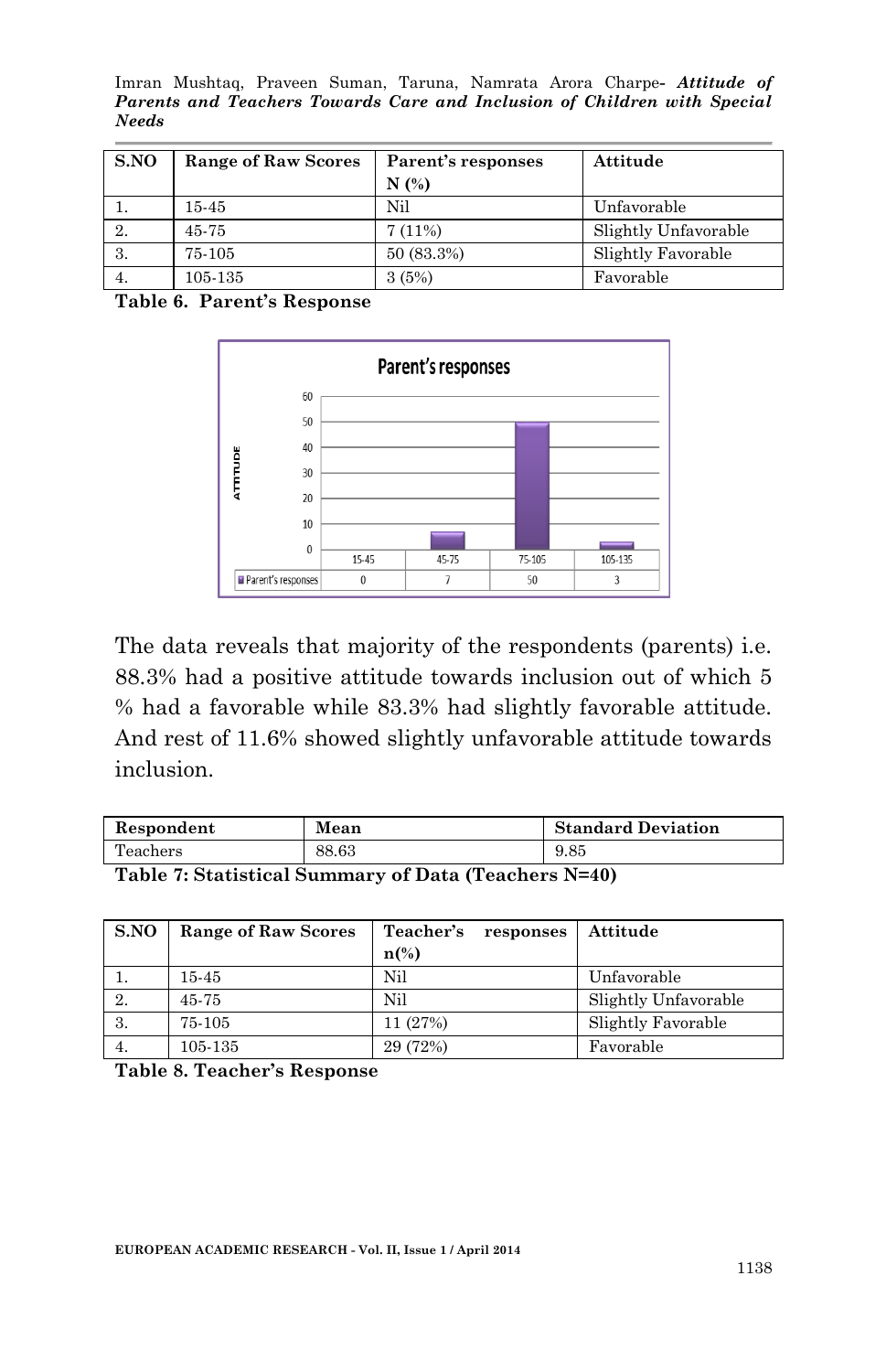

All the teacher respondents had a positive attitude towards inclusion out of which 72.5% had a favorable while 27.5% had slightly favorable attitude. None of the respondents showed unfavorable attitude towards inclusion.

## **Estimation of internal consistency of the appraisals**

The split half method was used to calculate the reliability estimate of the appraisal. The appraisal items were divided into two sections (the even-numbered items and the odd-numbered items and scores were calculated for each half. The correlation between these two arrays was determined, to measure the reliability estimate of the appraisal.

| Respondent | <b>M</b> |
|------------|----------|
| arents     | ີ່       |

**Table 9: Reliability Estimate of Attitude Appraisal for Parents**

The attitude appraisal was checked for the internal consistency by using split half method. The reliability estimate was calculated as 0.93 for parents' attitude appraisal that both the appraisal was highly reliable**.** 

| Respondent | --                |
|------------|-------------------|
| l'eachers  | $\cup \cdot \cup$ |

**Table 10: Reliability estimate of Attitude Appraisal for Teachers**

The attitude appraisal was checked for the internal consistency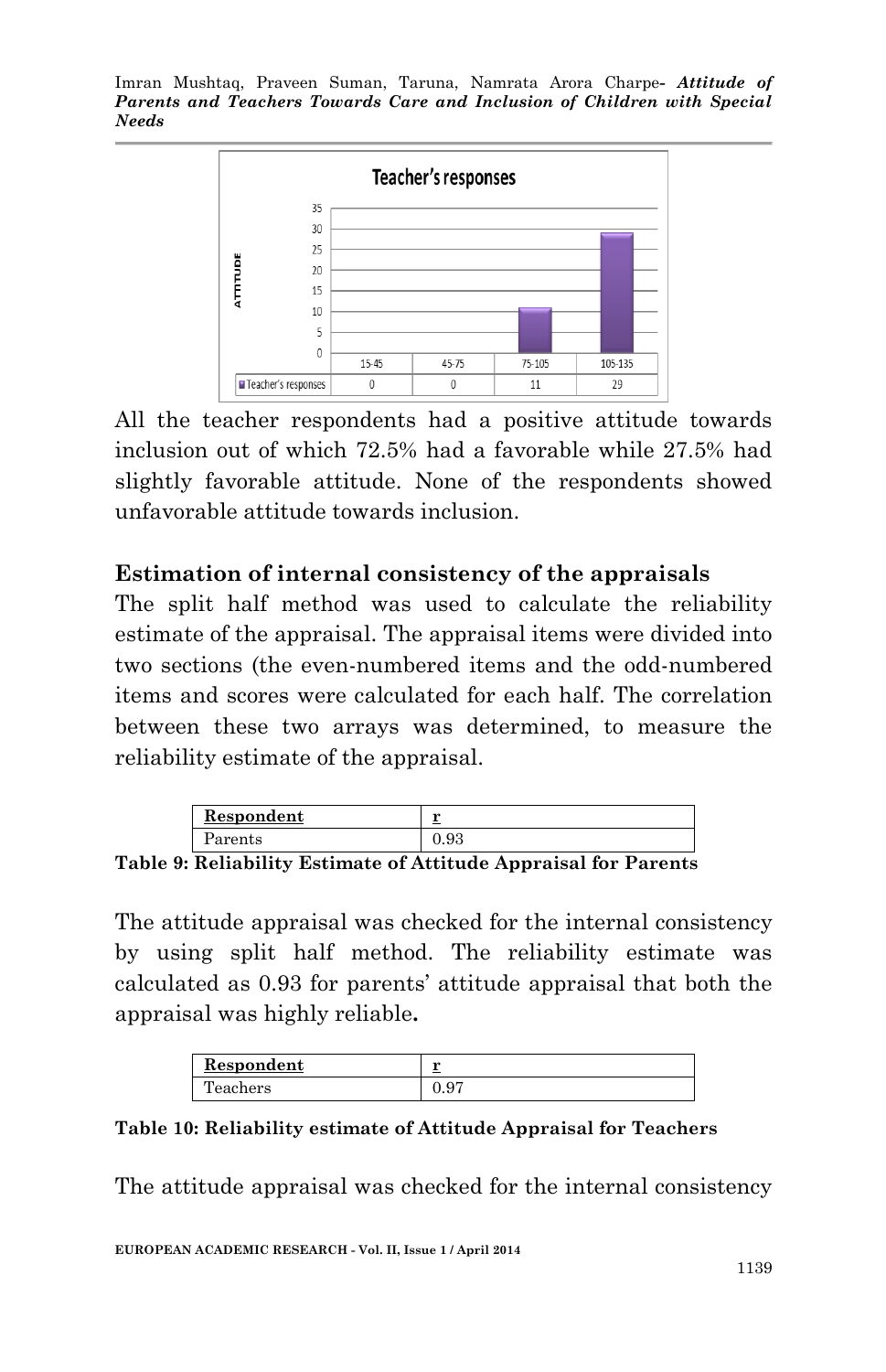by using split half method. The reliability estimate was calculated as 0.93 for teachers' attitude appraisal that both the appraisal was highly reliable**.**

# **Interpretation of Attitude Appraisal:**

The final version of 22 and 26 items appraisal on attitude of parents and teachers, some of the items were randomly identified and worded as negative statements and the rest worded as positive. The item responses are to be elicited on Likert scale that range from 5(Strongly agree) 1(Strongly disagree). While scoring, the positively worded items will get higher scores for agreement and lower for disagreement, whereas the scoring pattern for negatively worded statements will be reversed i.e. disagreement with a negatively worded statements will earn a respondent more score.

| S.NO | <b>Range of Raw Scores</b> | Attitude             |
|------|----------------------------|----------------------|
|      | 15-45                      | Unfavorable          |
|      | 45-75                      | Slightly Unfavorable |
|      | 75-105                     | Slightly Favorable   |
|      | 105-135                    | Favorable            |

**Table 11: Interpretation of Attitude Appraisal for Parents**

| S.NO | <b>Range of Raw Scores</b> | Attitude             |
|------|----------------------------|----------------------|
|      | 15-45                      | Unfavorable          |
|      | 45-75                      | Slightly Unfavorable |
| S3.  | 75-105                     | Slightly Favorable   |
|      | 105-135                    | Favorable            |

**Table 12: Interpretation of Attitude Appraisal for Teachers**

### **Results**

The data reveals that majority of the respondents (parents) i.e. 88.3% had a positive attitude towards inclusion out of which 5 % had a slightly favorable while 83.3% had favorable attitude. And rest of 11.6% showed slightly unfavorable attitude towards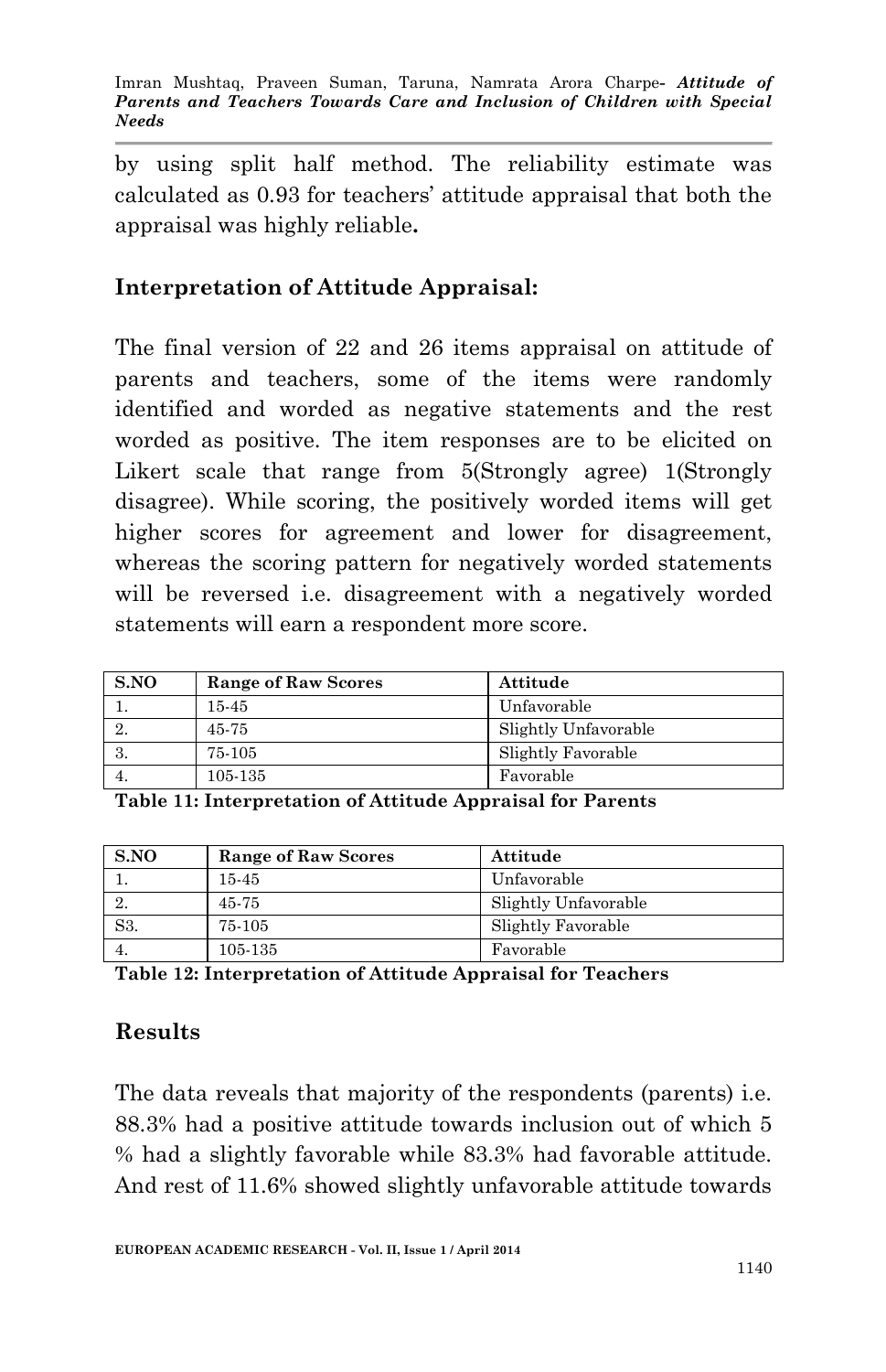inclusion.

The data reveal that all the respondents (teachers) 100% had a positive attitude towards inclusion out of which 72.5% had a favorable while 27.5% had slightly favorable attitude. None of the respondents showed unfavorable attitude towards inclusion.

The appraisal was evaluated by the panel of experts whose feedback indicated that the appraisal was valid.

The attitude appraisal was checked for the internal consistency by using split half method. The reliability estimate was calculated as 0.93 for parents' attitude appraisal 0.93 for teachers' attitude appraisal that both the appraisal was highly reliable**.** 

# **BIBLIOGRAPHY:**

- Agbenyega, Joseph. 2007. "Examining Teachers' Concerns and Attitudes to Inclusive Education in Ghana." *International Journal of Wholeschooling* 3(1):41-56.
- Avramidis, E., Bayliss, P., and Burden, R. 2000. "Student teachers' attitudes towards the inclusion of children with special educational needs in the ordinary school." *Teaching and Teacher Education* 16: 277–293.
- Avramidis, Elias, Phil Bayliss, and Robert Burden. 2000. "A Survey into Mainstream Teachers' Attitudes Towards the Inclusion of Children with Special Educational Needs in the Ordinary School in one Local Education Authority." *Educational Psychology* 20(2): 191-211.
- Beh-Pajooh, A. 1991. "The effect of social contact on college students' attitudes toward severely handicapped students and their educational integration." *Journal of Mental Deficiency Research* 35: 339–352.
- Campbell, Jennifer, Linda Gilmore, and Monica Cuskelly. 2003. "Changing student teachers' attitudes towards disability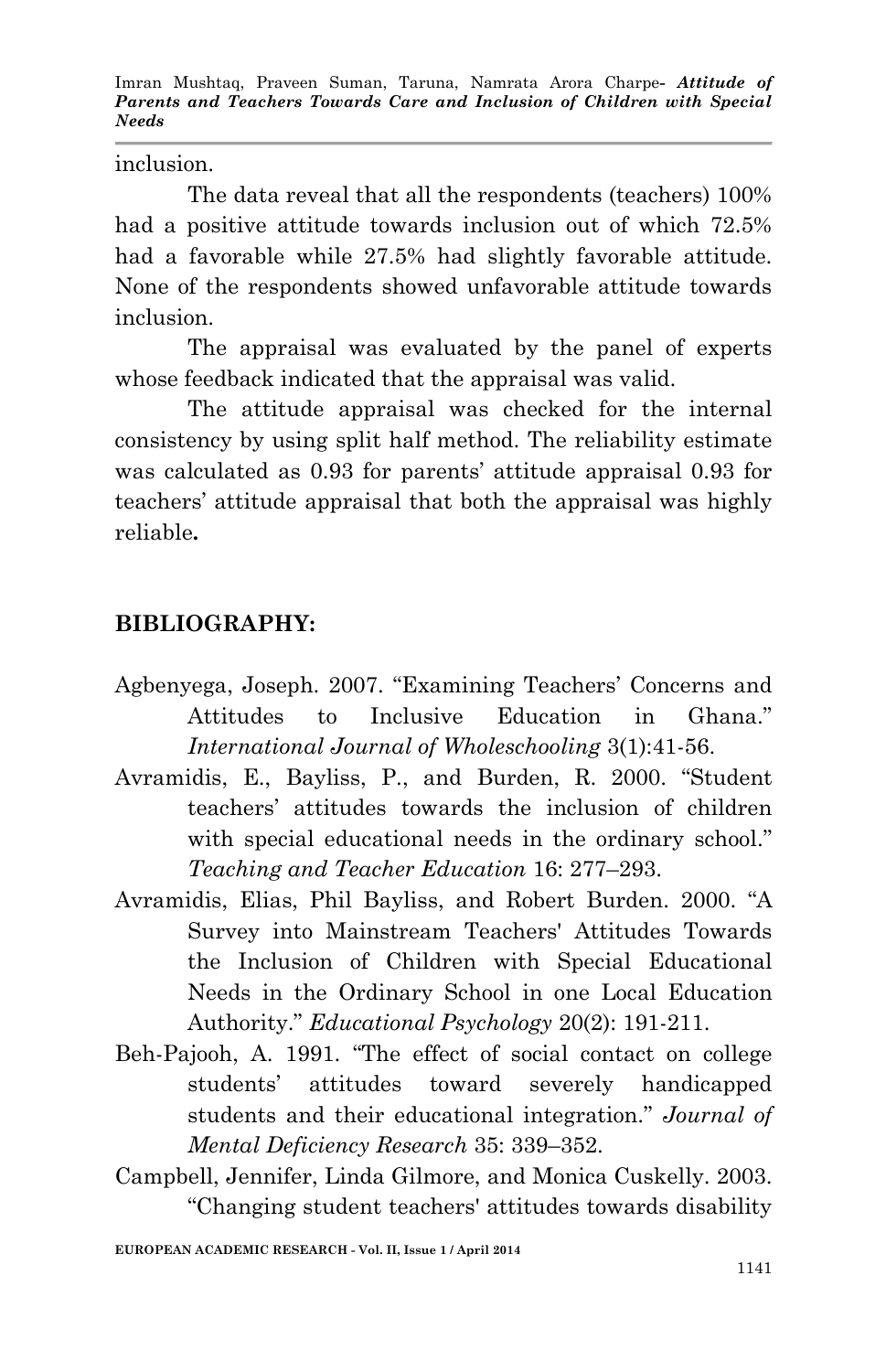> and inclusion." *Journal of Intellectual and Developmental Disability* 28(4): 369-379.

- Center, Y. and Ward, J. 1987. "Teachers' attitudes towards the integration of disabled children into regular schools." *The Exceptional Child* 34: 41–56.
- Chow, P. and Winzer, M.M. 1992. "Reliability and validity of a scale measuring attitudes towards mainstreaming." *Educational and Psychological Measurement* 52: 223– 227.
- D'Alonzo, B. J., Giordano, G., & Vanleeuwen, D. M. 1997. "Perceptions by teachers about the benefits and liabilities of inclusion." *Preventing School Failure* 42(1).
- De Boer, Anke, Sip Jan Pijl, and Alexander Minnaert. 2010. "Attitudes of parents towards inclusive education: a review of the literature." *European Journal of Special Needs Education* 25(2): 165-181.
- Elkins, J., Van Kraayenoord, C. E. and Jobling, A. 2003. "Parents' attitudes to inclusion of their children with special needs." *Journal of Research in Special Educational Needs* 3: 122–129.
- Farrell, P. 1997. "The integration of children with severe learning difficulties: A review of recent literature." *Journal of Applied Research in Intellectual Disabilities* 10: 1–14.
- Giangreco, M.F. and Cravedi-Cheng, L. 1998. "Instructional strategies." In *Quick-Guides to inclusion 2: Ideas for educating students with disabilities*, edited by M. F. Giangreco, 29-55. Baltimore: Paul H. Brookes Publishing Co.
- Halvorsen, A.T. and Neary, T. 2001. *Building inclusive schools: Tools and strategies for success.* Needham Heights, MA: Allyn & Bacon.
- Hastings, R.P. and Graham, S. 1995. "Adolescents' perceptions of young people with severe learning difficulties: The effects of integration schemes and frequency of contact."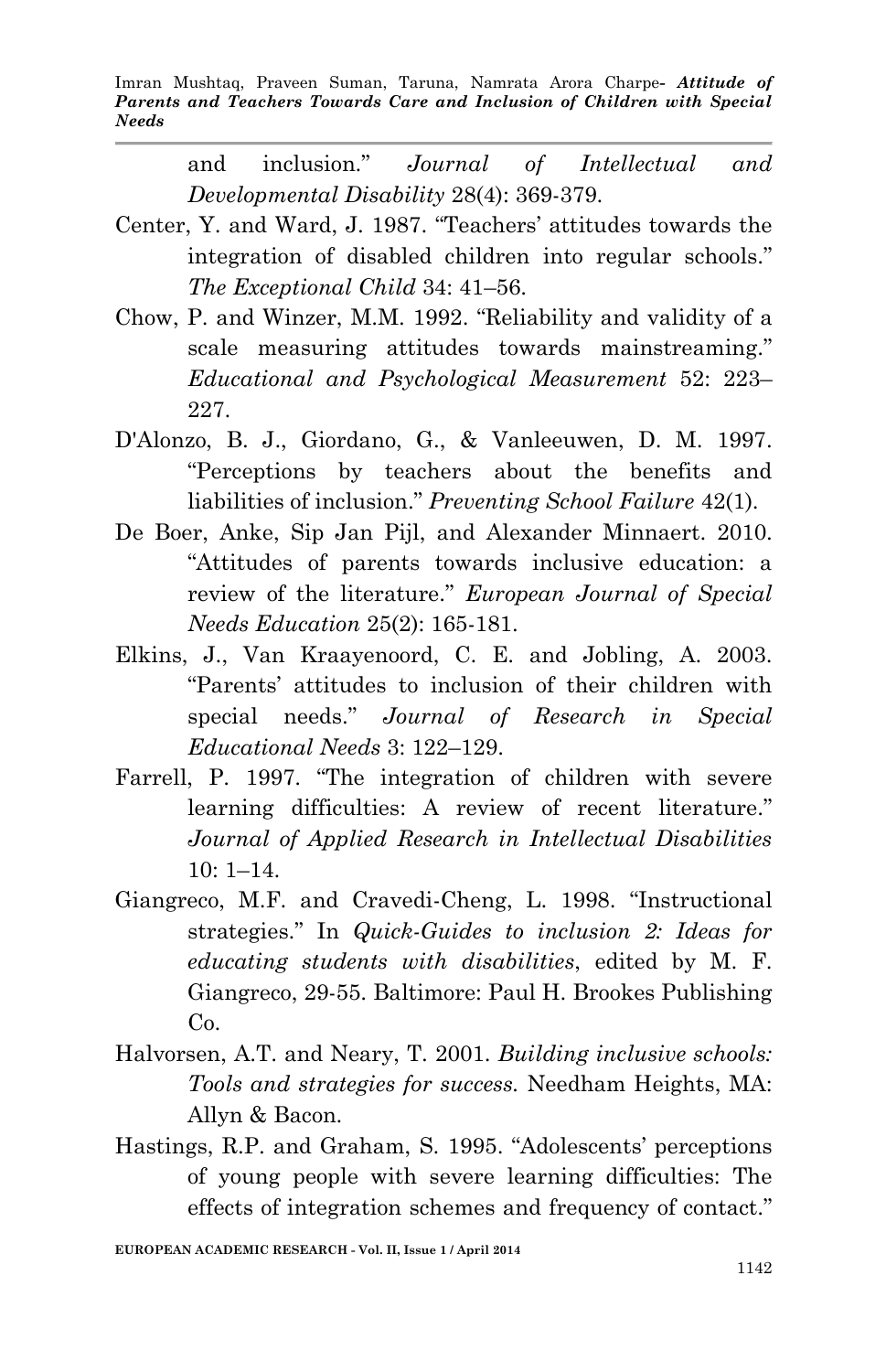*Educational Psychology* 15: 149–159.

- Hastings, R. P. and Oakford, S. 2010. "Student teachers' attitudes towards the inclusion of children with special needs." *Teaching and Teacher Education* 16(3): 277-293.
- Lutfi, Heyam ElZein. 2009. "Attitudes toward inclusion of children with special needs in regular schools. (A case study from parents' perspective)" *Educational Research and Review* 4(4): 164-172.
- McNally, Rory D., Cole, Peter G., and Waugh, Russell F. 2001. "Regular teachers' attitudes to the need for additional classroom support for the inclusion of students with intellectual disability." *Journal of Intellectual and Developmental Disability* 26(3): 257–273.
- Narumanchi, A. and Bhargava, S. 2011. "Perception of parents of typical children towards inclusive education." *CBR and Inclusive Development* 22(1): 120-129.
- Parasuram, Kala and Shreyas Trust. 2006. "Variables that affect teachers' attitudes towards disability and inclusive education in Mumbai, India." *Disability & Society* 21(3): 231–242.
- Salend, S.J. and Duhaney, L.M.G. 1999. "The impact of inclusion on students with and without disabilities and their educators." *Remedial and Special Education* 20: 114–126.
- Scruggs, T.E. and Mastropieri, M.A. 1996. "Teacher perceptions of mainstreaming/inclusion, 1958–1995: A research synthesis." *Exceptional Children* 63: 59–74.
- Soodak, L.C., Podell, D.M., and Lehman, L.R. 1998. "Teacher, student, and school attributes as predictors of teachers' responses to inclusion." *Journal of Special Education* 31: 480–497.
- Stoiber, K.C., Gettinger, M., and Goetz, D. 1998. "Exploring factors influencing parents' and early childhood practitioners' beliefs about inclusion." *Early Childhood Research Quarterly* 13: 107–124.